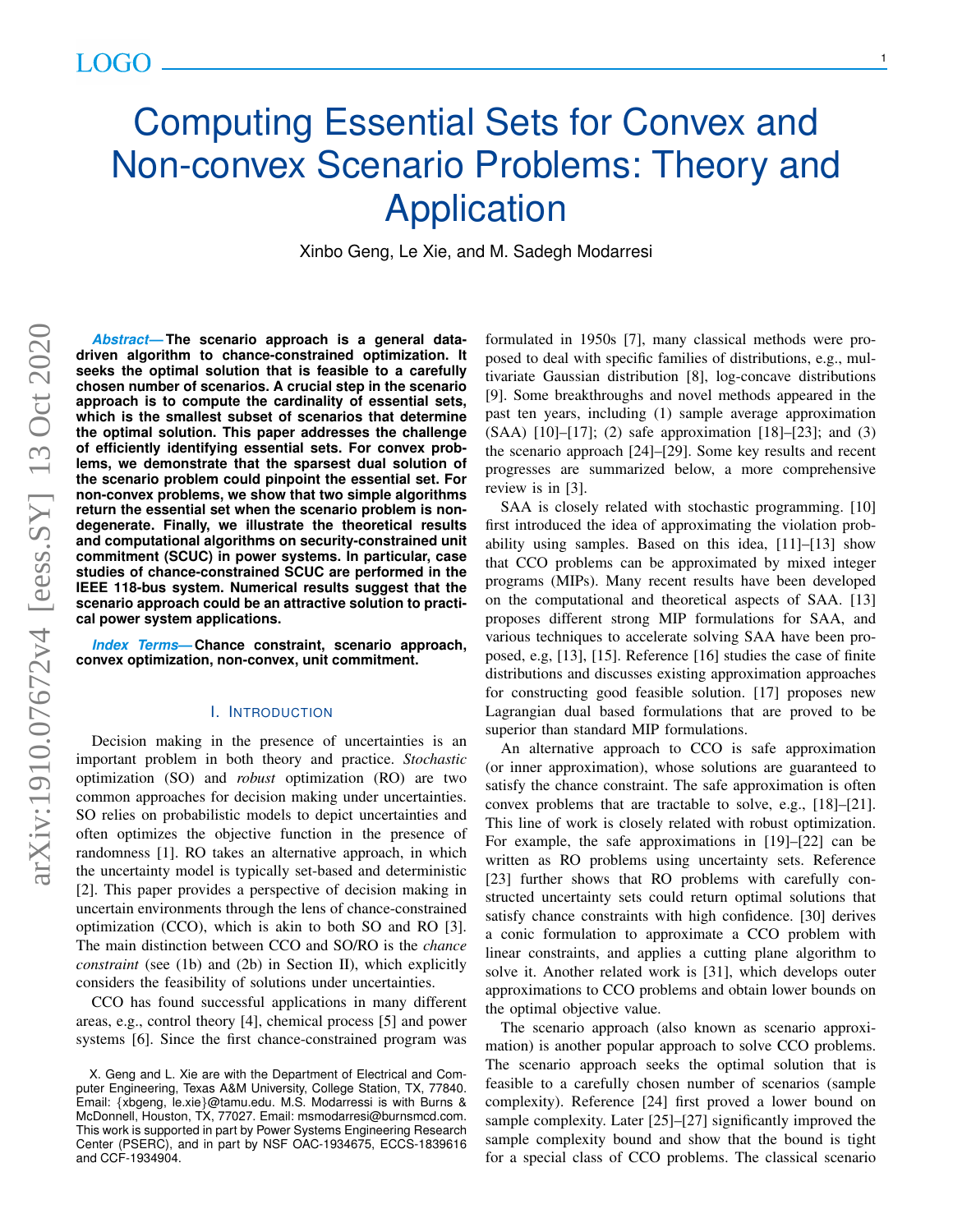approach in [24]–[27] require all constraints to be convex, thus not applicable to non-convex problems. A recent breakthrough [29] extends the scenario approach theory towards non-convex problems. For both convex and non-convex scenario approach, there is a critical step in common: estimating or computing the cardinality of essential sets, which is defined as the smallest subset of scenarios that determine the optimal solution (see Definitions 2 and 6).

This paper addresses the challenge of efficiently identifying the cardinality of essential sets for both convex and nonconvex scenario problems. The main contributions of this paper are threefold.

From the theoretical perspective, we connect the convex scenario approach theory with recent progress under the nonconvex setting, we reveal the connection and distinction among similar concepts defined in different contexts, i.e., support scenarios [25] and essential sets [27] in the convex setting, irreducible and minimum support subsample [29] in the nonconvex setting. We also extend the classical results on the structure of convex scenario problems in [27] towards nonconvex problems.

From the algorithmic perspective, we design algorithms that can efficiently identify essential sets. For convex problems, essential sets can be pinpointed using the sparsest dual solution (Theorem 5). For non-convex problems, we show that simple algorithms based on definitions return the essential set when the scenario problem is non-degenerate (Theorem 4).

From the application perspective, we provide a practical solution of chance-constrained Security-constrained Unit Commitment (c-SCUC) using the scenario approach. To the best of our knowledge, this paper is the first to apply the scenario approach on c-SCUC while providing theoretical guarantees on the feasibility of solution. Based on the special two-stage structure of scenario-based SCUC (s-SCUC), it is possible to design efficient algorithms to identify essential sets despite of the non-convexity of s-SCUC.

The remainder of this paper is organized as follows. Section II introduces the scenario approach for both convex and non-convex problems. Section III studies the properties of essential sets in convex and non-convex scenario problems and proposes various algorithms to identify essential sets. Section IV formulates chance-constrained SCUC, which is solved via the scenario approach. Numerical results and discussions are in Section V and VI, respectively. Section VII presents the concluding remarks. All proofs are available at [36].

The notations in this paper are standard. All vectors are in the real field R. We use 1 to represent an all-one vector of appropriate size. The transpose of a vector  $a$  is  $a^{\dagger}$ . The element-wise multiplication of the same-size vectors  $a$  and  $b$  is denoted by  $a \circ b$ . For instance,  $[a_1; a_2] \circ [b_1; b_2] = [a_1b_1; a_2b_2]$ . Sets are in calligraphy fonts, e.g.,  $S$ . The cardinality of a set S is  $|S|$ . Removal of element i from set N is represented by  $\mathcal{N} - i$ . The essential supremum is ess sup.

#### II. INTRODUCTION TO THE SCENARIO APPROACH

# *A. Chance-constrained Optimization (CCO)*

The typical formulation of CCO is in (1).

$$
\min_{x} c^{\mathsf{T}} x \tag{1a}
$$

$$
\text{s.t. } \mathbb{P}_{\xi} \left( f(x,\xi) \le 0 \right) \ge 1 - \epsilon \tag{1b}
$$

$$
g(x) \le 0 \tag{1c}
$$

We could write (1) in a more compact form by defining  $\mathcal{X}_{\xi}$  :=  ${x \in \mathbf{R}^n : f(x, \xi) \le 0}$  and  ${\chi := \{x \in \mathbf{R}^n : g(x) \le 0\}$ 

$$
\min_{x \in \chi} c^{\mathsf{T}} x \tag{2a}
$$

$$
\text{s.t. } \mathbb{P}_{\xi} \left( x \in \mathcal{X}_{\xi} \right) \ge 1 - \epsilon \tag{2b}
$$

Without loss of generality, we assume that the objective is a linear function of decision variables  $x \in \mathbb{R}^d$  [26]. Random vector  $\xi \in \Xi$  denotes the source of uncertainties and  $\Xi$  is the support of  $\xi$ . Deterministic constraints (1c) are represented by set  $\chi$  in (2). Constraint (1b) or (2b) is the *chance constraint*. The chance constraint (2b) requires the the inner constraint  $x \in \mathcal{X}_{\xi}$  to be satisfied with probability at least  $1 - \epsilon$ , where the violation probability  $\epsilon$  is typically a small number (e.g., 1%, 5%). In (2b), the set  $\mathcal{X}_{\xi}$  depends on the realization of  $\xi$ and the probability is taken with respect to  $\xi$ .

As discussed in Section I, many methods have been proposed to solve chance-constrained optimization problems. A detailed review and tutorial on chance-constrained optimization is in [3]. Compared with other methods, the scenario approach has many advantages such as computationally efficient and applicable for a broad range of optimization problems.

# *B. The Scenario Approach for Convex Problems*

The scenario approach utilizes  $N$  independent and identically distributed (i.i.d.) scenarios  $\mathcal{N} := \{\xi^1, \xi^2, \cdots, \xi^N\}$ to approximate the chance-constrained program (1) with the *scenario problem* below:

> . .

$$
SP(\mathcal{N}): \quad \min_{x} \quad c^{\mathsf{T}} x \tag{3a}
$$

$$
\text{s.t. } f(x, \xi^1) \le 0 \qquad \qquad : \mu^1 \qquad \text{(3b)}
$$

$$
\vdots
$$
  

$$
f(x,\xi^N) \le 0 \qquad \qquad : \mu^N \qquad (3c)
$$

$$
g(x) \le 0 \qquad \qquad : \lambda \qquad (3d)
$$

The scenario problem SP( $\mathcal{N}$ ) seeks the optimal solution  $x_{\mathcal{N}}^*$ that is feasible for all  $N$  scenarios. The Lagrangian multiplier associated with the *i*th scenario constraint  $f(x, \xi^i) \leq 0$  is denoted by  $\mu^i \in \mathbb{R}^m$ . We can write the scenario problem SP(N) in a similar way with (2) by defining  $\mathcal{X}_i := \{x \in$  $\mathbf{R}^n : f(x, \xi^i) \leq 0$ .

$$
SP(\mathcal{N}): \min_{x \in \chi} c^{\mathsf{T}} x \tag{4a}
$$

$$
\text{s.t. } x \in \bigcap_{i=1}^{N} \mathcal{X}_i \tag{4b}
$$

Definition 1 (Violation Probability). The *violation probability* of a candidate solution  $x^{\diamond}$  is defined as the probability that  $x^{\diamond}$ is infeasible:

$$
\mathbb{V}(x^{\diamond}) := \mathbb{P}_{\xi}\left(x^{\diamond} \notin \mathcal{X}_{\xi}\right). \tag{5}
$$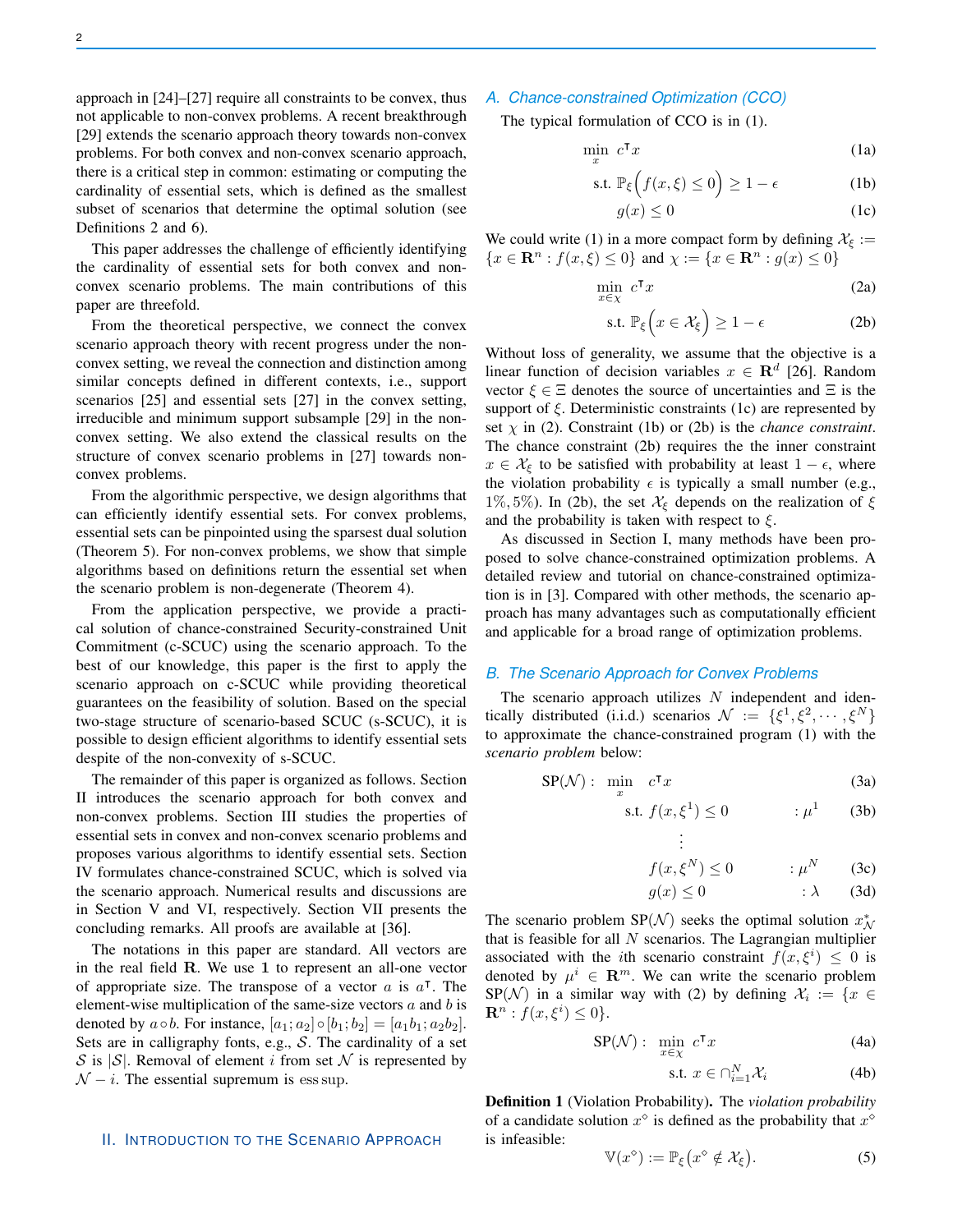The scenario approach theory aims at answering the following *sample complexity* question: what is the smallest sample size N such that  $x_N^*$  is feasible (i.e.,  $\mathbb{V}(x_N^*) \leq \epsilon$ ) to the original chance-constrained program (2)? Reference [25], [27] provide in-depth analysis based on the concept of support scenarios.

**Definition 2** (Support Scenario [25], [27]). Scenario  $\xi^i$  is a *support scenario* for the scenario problem  $SP(N)$  if its removal changes the solution of  $SP(N)$ .

Let  $x^*_{\mathcal{N}}$  and  $x^*_{\mathcal{N}-i}$  stand for the optimal solution to scenario problems  $SP(\mathcal{N})$  and  $SP(\mathcal{N} - i)$ , respectively. Then scenario  $\xi^i$  is a support scenario if  $c^{\dagger} x^*_{\mathcal{N}-i} < c^{\dagger} x^*_{\mathcal{N}}$ . We use  $\mathcal{S}(\mathcal{N})$  $(S$  in short) to represent the set of all support scenarios of  $SP(\mathcal{N}).$ 

Definition 3 (Non-degenerate Scenario Problem [25], [27]). Let  $x_N^*$  and  $x_S^*$  be the optimal solutions to the scenario problems  $SP(N)$  and  $SP(S)$ , respectively. The scenario problem SP(N) is said to be *non-degenerate*, if  $c^{\dagger} x_N^* = c^{\dagger} x_S^*$ .

Assumption 1 (Non-degeneracy [25], [27]). *For every* N*, the scenario problem SP(* $\mathcal{N}$ *) is non-degenerate with probability* 1 with respect to scenarios  $\mathcal{N} = {\{\xi^1, \xi^2, \cdots, \xi^N\}}$ .

Assumption 2 (Feasibility [25]). *Every scenario problem*  $SP(N)$  *is feasible, and its feasibility region has a non-empty interior. The optimal solution*  $x_N^*$  *of SP*( $\mathcal{N}$ ) *exists.* 

Definition 4 (Helly's Dimension [27]). Helly's dimension of the scenario problem  $SP(N)$  is the smallest integer h that  $h \ge \operatorname{ess\,sup}_{\mathcal{N} \subset \Xi^N} |\mathcal{S}(\mathcal{N})|$  holds for any finite  $N \ge 1$ , where  $|S(N)|$  is the number of support scenarios.

Theorem 1 presents one of the most important results in the scenario approach theory, which is based on the nondegeneracy and feasibility assumptions.

Theorem 1 (Exact Feasibility [25], [27]). *Under Assumptions 1* (non-degeneracy) and 2 (feasibility), let  $x_N^*$  be the optimal *solution to the scenario problem*  $SP(N)$ *, it holds that* 

$$
\mathbb{P}^N\Big(\mathbb{V}(x^*_\mathcal{N}) > \epsilon\Big) \le \sum_{i=1}^{h-1} \binom{N}{i} \epsilon^i (1-\epsilon)^{N-i}.\tag{6}
$$

The probability  $\mathbb{P}^N$  is taken with respect to N random scenarios  $\mathcal{N} = \{\xi^i\}_{i=1}^N$ , and *h* is the Helly's dimension of  $SP(N)$ *.* 

Stronger results without the feasibility assumption are in [25], [27]. Based on Theorem 1, the scenario approach answers the sample complexity question in Corollary 1.

Corollary 1 (Sample Complexity [25], [27]). *Under Assumptions 1 (non-degeneracy) and 2 (feasibility), given a violation probability*  $\epsilon \in (0, 1)$  *and a confidence parameter*  $\beta \in (0, 1)$ *, if we choose the smallest number of scenarios* N *such that*

$$
\sum_{i=0}^{h-1} \binom{N}{i} \epsilon^i (1-\epsilon)^{N-i} \le \beta,\tag{7}
$$

*then it holds that*

$$
\mathbb{P}^N\Big(\mathbb{V}(x^*_\mathcal{N}) \le \epsilon\Big) \ge 1 - \beta,\tag{8}
$$

where  $x^*_{\mathcal{N}}$  *is the optimal solution to SP*( $\mathcal{N}$ )*, and h is the Helly's dimension of SP(N)*  $(0 \le h \le N)$ .

The scenario approach is essentially a randomized algorithm to find a feasible solution to chance-constrained optimization problems. The randomness of the scenario approach comes from drawing i.i.d. scenarios. The confidence parameter  $\beta$ quantifies the risk of failure due to drawing scenarios from a "bad" set. Corollary 1 shows that by choosing a proper number of scenarios, the corresponding optimal solution  $x_N^*$  is feasible (i.e.,  $\mathbb{V}(x^*_{\mathcal{N}}) \leq \epsilon$ ) with confidence at least  $1 - \beta$ .

Assumption 3 (Convexity). *The deterministic constraint*  $g(x) \leq 0$  *is convex, and the random constraint*  $f(x,\xi)$  *is convex in* x *for every instance of* ξ*. In other words, the sets*  $\chi$  *and*  $\mathcal{X}_i$ *s in* (4) *are convex.* 

Theorem 2 ( [24], [27]). *Under Assumption 2 and 3, the number of support scenarios*  $|S|$  *for SP(N) is at most n. In other words,*  $h \leq n$ *, where n is the number of decision variables*  $x \in \mathbb{R}^n$  *and h is Helly's dimension.* 

For convex scenario problems  $SP(N)$ , we could replace h by  $n$  in Theorem 1 and Corollary 1. This leads to the classical results of the scenario approach in [24]–[27].

*Remark* 1 (Towards Non-convexity)*.* Theorem 1 and Corollary 1 do not assume convexity of  $f(x, \xi)$  and  $g(x)$ . In theory, Theorem 1 and Corollary 1 are applicable for non-convex scenario problems if a feasible non-convex  $SP(N)$  is proved to be nondegenerate with probability 1 (e.g., [32]). In practice, however, the scenario approach was considered *not applicable* for nonconvex problems. Comprehensive analysis are presented in Section II-C.

### *C. The Scenario Approach for Non-convex Problems*

The scenario approach was considered *not applicable* for non-convex problems for the following three reasons: (1) non-convexity causes degeneracy; (2) non-trivial bounds on  $|S|$  may not exist for non-convex SP(N); and (3) it is computationally intractable to find optimal solutions.

First, degeneracy is a common issue for non-convex problems, e.g., the scenario-based SCUC problem in Section IV-E. Since the non-degeneracy assumption 1 lies at the heart of the scenario approach theory, almost all results in the literature are for non-degenerate problems.

Second, it is almost impossible to prove non-trivial and practical bounds on the number of support scenarios  $|S|$  for non-convex problems. Reference [29] presents one extreme case, in which every scenario is a support scenario thus  $|S| = N^{-1}$ . In addition, a loose bound typically leads to an astronomical sample complexity  $N$ , which make the scenario approach unpractical. For instance, loose bounds on  $|S|$  for scenario-based unit commitment will require  $10^3 \sim 10^4$  times more scenarios than necessary [32].

Furthermore, the most attractive feature of convex optimization is that any *local* minimum is a *global* minimum. And there exist a broad family of efficient algorithms that compute

<sup>1</sup>Using the trivial bound  $|S| \leq N$ , Theorems 1 and 3 provide guarantees  $\mathbb{P}(\mathbb{V}(x_{\mathcal{N}}^*) > \epsilon) \leq 1$ , which is useless.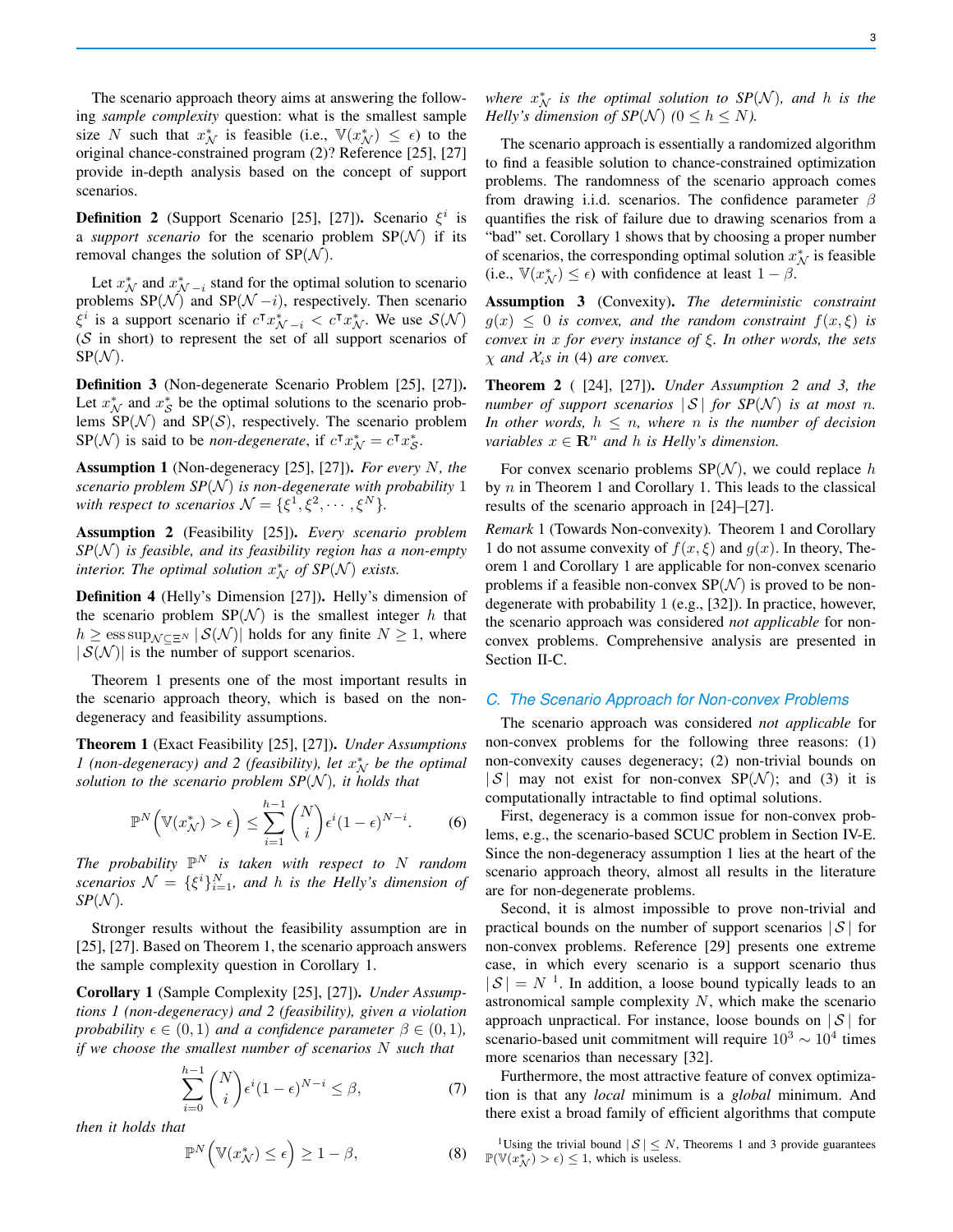global optimal solutions for convex problems. Hence,  $x^*_{\mathcal{N}}$  in Section II-B refers to the *global* optimal solution by default. It is worth noting that  $x_N^*$  is solely determined by the scenario problem  $SP(N)$  and it is *not* algorithm-dependent.

For non-convex problems, however, it is often computationally intractable to find global optimal solutions. There are many algorithms that are capable of finding *local* optimal solutions in a relatively short time. Therefore, it is more reasonable and practical to analyze the characteristics of *local* solutions for non-convex scenario problems. Algorithm  $A : \Xi^N \to$  $\mathbb{R}^n$  stands for the process of finding solutions to  $SP(N)$ , e.g., primal-dual interior-point method. We use  $\mathrm{opx}_{\mathbb{A}}(\mathcal{N})$  to represent a (possibly suboptimal) solution to  $SP(\mathcal{N})$  obtained via algorithm A. The corresponding optimal objective value is denoted by  $opt_A(\mathcal{N})$ . The subscript A emphasizes the fact that the solution is algorithm-dependent. And we use  $SP_A(\mathcal{N})$ to represent a scenario problem solved by algorithm A.

Consequently, the scenario approach was considered *not applicable* for non-convex problems until very recently. By removing the non-degeneracy assumption and analyzing any feasible solutions of non-convex scenario problems, reference [29] develops a general theory for the scenario approach. This subsection summarizes its key results.

Identical to the convex case in Section II-B, the scenario approach approximates (2) to the scenario problem (4) using N scenarios  $\mathcal{N} = {\{\xi^1, \xi^2, \cdots, \xi^N\}}$  for non-convex problems. The sets  $\chi$  and  $\mathcal{X}_{\xi}$  here could be non-convex.

**Definition 5** (Invariant Set). Let opt<sub>A</sub> $(M)$  be the optimal value of  $SP(\mathcal{M})$  found by algorithm A for a scenario problem  $SP(M)$ . A set of scenarios  $\mathcal I$  is an invariant (scenario) set for  $SP_A(\mathcal{N})$  if  $opt_A(\mathcal{I}) = opt_A(\mathcal{N}).$ 

The concept of invariant set is an extension of support scenarios for (possibly degenerate) non-convex scenario problems. A trivial invariant set is  $\mathcal{I} = \mathcal{N}$ . Algorithm  $\mathbb{B}: \mathbb{E}^N \to \mathcal{I}$ represents the process of finding non-trivial invariant sets. Examples of Algorithm  $\mathbb B$  can be found in Section III and Appendix II.

Theorem 3 (Posterior Guarantees for Non-convex Scenario Problems [29]<sup>2</sup>). Suppose Assumption 2 (feasibility) holds true *and*  $\beta \in (0, 1)$  *is given. Algorithm* A *solves the scenario problem SP*( $N$ ) *and obtains an optimal solution*  $op_{X_{\mathbb{A}}}(N)$ *. Algorithm*  $\mathbb B$  *finds an invariant set*  $\mathcal I$  *of cardinality*  $|\mathcal I|$ *. The following probabilistic guarantee holds*

$$
\mathbb{P}^N\Big(\mathbb{V}\big(\operatorname{opx}_{\mathbb{A}}(\mathcal{N})\big)\leq \epsilon(N,|\mathcal{I}|,\beta)\Big)\geq 1-\beta,
$$

*where the function*  $\epsilon(k, N, \beta)$  *is defined as* 

$$
\epsilon(N,k,\beta) := \begin{cases} 1 & \text{if } k = N, \\ 1 - \left(\frac{\beta}{N\binom{N}{k}}\right)^{\frac{1}{N-k}} & \text{otherwise.} \end{cases}
$$
(9)

**Lemma 1.** *The*  $\epsilon(N, k, \beta)$  *function defined in* (9) *has the following properties:* (1)  $\epsilon(N, k, \beta)$  *is monotonically decreasing in*  $\beta$ *;* (2)  $\epsilon(N, k, \beta)$  *is monotonically increasing in k; (3)*  $\epsilon(N, k, \beta)$  *is monotonically decreasing in* N.

<sup>2</sup>Theorem 3 is a simplified version of the main result in [29], the feasibility assumption 2 is a simplified version of the admissible assumption in [29].

In order to achieve an  $\epsilon$ -level solution with confidence  $1-\beta$ , Lemma 1 shows that the least conservative result (i.e., smallest sample complexity  $N$ ) is achieved with the invariant set of minimal cardinality, which is defined as an essential set.

**Definition 6** (Essential Set [27]). A set of scenarios  $\mathcal{E} \subseteq \mathcal{N}$ is an *essential* (scenario) set for  $SP_A(\mathcal{N})$  if

$$
\mathcal{E} := \arg \min \{ \vert \mathcal{E} \vert : \text{opt}_{\mathbb{A}}(\mathcal{E}) = \text{opt}_{\mathbb{A}}(\mathcal{N}), \mathcal{E} \subseteq \mathcal{N} \}. \tag{10}
$$

In other words,  $\mathcal E$  is an invariant set of minimal cardinality.

One key step in the non-convex scenario approach is designing algorithms  $\mathbb B$  to search for essential sets. Section III reveals the structure of general non-convex scenario problems, which lays the cornerstone for algorithms to obtain essential sets. Section III also gives one example of designing more efficient algorithms by exploiting the structural properties of specific problems.

# III. COMPUTING ESSENTIAL SETS FOR CONVEX AND NON-CONVEX SCENARIO PROBLEMS

Searching for essential sets is an important step in the non-convex scenario approach. However, the only known general algorithm to obtain essential sets is enumerating all  $2^N$ possibilities by solving  $2^N$  non-convex problems. This implies that searching for essential sets is in general computationally prohibitive. Section III-A first demonstrates the structural properties for general non-convex scenario problems, and provide conditions in which finding essential sets is relatively easier. Section III-B reveals the connection between nonconvex and convex scenario problems. Section III-C studies a structured two-stage scenario problem, and illustrates an efficient algorithm to track down essential sets for two-stage scenario problems.

# *A. Non-convex Scenario Problems*

Instead of solving  $2^N$  non-convex problems to obtain essential sets, there are two ideas to track down invariant sets with small cardinalities (not necessarily essential): (1) removing each scenario and checking if the objective changes, this idea leads to the definition of support sets; (2) removing scenarios one by one, until the scenario set cannot be further reduced, this leads to the definition of irreducible set.

**Definition 7** (Support Scenario of  $SP_A(\mathcal{N})$ ). Scenario  $\xi^i \in \mathcal{N}$ is a *support scenario* for the scenario problem  $SP_A(\mathcal{N})$  if its removal changes the solution opt<sub>A</sub> $(\mathcal{N})$  of SP<sub>A</sub> $(\mathcal{N})$ . The set of support scenarios (support set in short) is denoted by  $S_A$ .

**Definition 8** (Irreducible Set). A scenario set  $\mathcal{R} \subseteq \mathcal{N}$  for  $SP_{\mathbb{A}}(\mathcal{N})$  is *irreducible*, if (1) it is invariant, i.e., opt<sub>A</sub> $(\mathcal{R})$  =  $\text{opt}_{\mathbb{A}}(\mathcal{N})$ ; and (2)  $\text{opt}_{\mathbb{A}}(\mathcal{R} - s) < \text{opt}_{\mathbb{A}}(\mathcal{R}) = \text{opt}_{\mathbb{A}}(\mathcal{N})$  for any  $s \in \mathcal{R}$ .

**Assumption 4** (Monotonicity). Let  $A : \mathbb{E}^N \to \mathbb{R}^n$  be *an algorithm to obtain an optimal solution of a scenario problem SP(* $N$ *), whose optimal objective value is represented* by  $opt_{\mathbb{A}}(\mathcal{N})$ . We assume that the algorithm  $\mathbb{A}$  always satisfies  $opt_{\mathbb{A}}(\mathcal{M}) \le opt_{\mathbb{A}}(\mathcal{N})$  if  $\mathcal{M} \subseteq \mathcal{N}$ *.*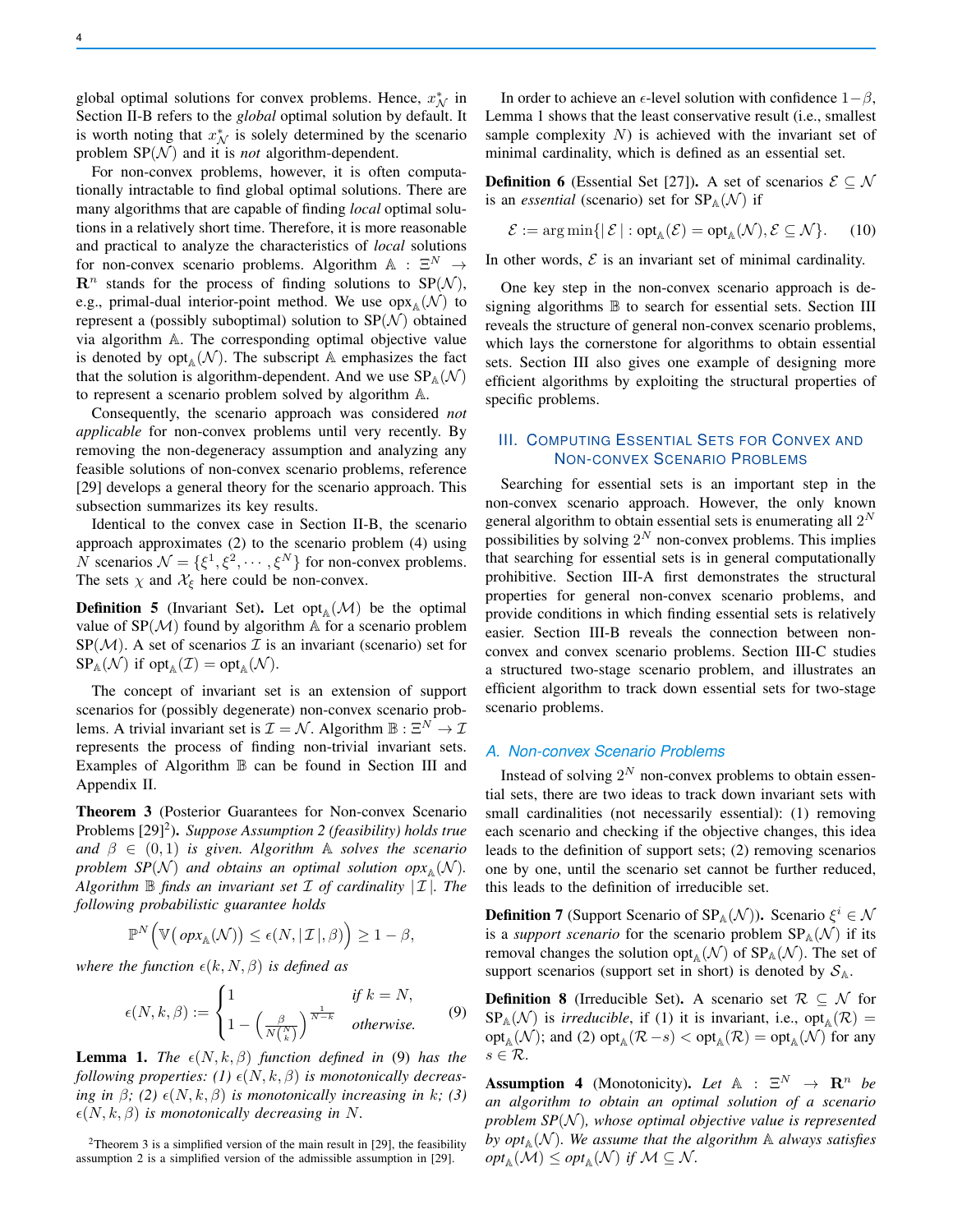Assumption 4 is indeed a weak assumption. Considering two scenario problems SP(N) and SP(M) with  $M \subseteq N$ . Because the optimal solution to  $SP(\mathcal{N})$  will be always feasible to SP(M), algorithm A could use  $\text{opx}_{A}(\mathcal{N})$  as a starting point and obtain solution  $\text{opx}_{\mathbb{A}}(\mathcal{M})$  that is not worse than  $\text{opx}_{\mathbb{A}}(\mathcal{N})$ .

Lemma 2 (Modified Lemma 2.10 of [27]). *Suppose algorithm* A *satisfies Assumption 4. Let* I *be any* invariant *set for a (possibly non-convex) scenario problem*  $SP_A(N)$  *and* S *stands for its support set, then*  $S \subseteq I$ *. Since any essential set*  $\mathcal{E}$  *or irreducible set*  $R$  *is also invariant, then*  $S \subseteq \mathcal{E}$  *and*  $S \subseteq \mathcal{R}$ *.* 

Lemma 2 reveals the key relationship among the support set, essential and irreducible sets, and it lays the foundation of more important observations in Theorem 4. Lemma 2 is a generalized version of Lemma 2.10 in [27], which proved similar results for convex scenario problems. The importance of Lemma 2 is to show that the key assumption for such structural properties is the monotonicity of algorithm A, instead of convexity (Assumption 3 in [27]).

Figure 2 in Section IV-E provides an illustrative example of these definitions. The support set is  $\{1\}$  since only removing scenario 1 changes the optimal solution. Both  $\{1, 2\}$  and {1, 3} are irreducible sets and essential sets. This example shows that essential sets and irreducible sets could be nonunique. There are three invariant sets  $\{1, 2, 3\}$ ,  $\{1, 2\}$  and  $\{1, 3\}$ , all of them contain the support set  $\{1\}$ . This verifies Lemma 2. For general (non-convex) scenario problems, the support set S, essential set  $\mathcal E$  and irreducible set  $\mathcal R$  are different. Under certain circumstances, these three concepts are interchangeable. Such circumstances are depicted by an extended definition of non-degeneracy for non-convex scenario problems.

**Definition 9** (Non-degeneracy of  $SP_A(\mathcal{N})$ ). For a general scenario problem  $SP_{\mathbb{A}}(\mathcal{N})$ , let N stand for the set of all  $N$  scenarios and  $S$  denote the support (scenario) set. The scenario problem  $SP_A(\mathcal{N})$  is said to be *non-degenerate*, if  $\text{opt}_{\mathbb{A}}(\mathcal{N}) = \text{opt}_{\mathbb{A}}(\mathcal{S}).$ 

Corollary 2. *Consider a (possibly non-convex) scenario problem*  $SP_A(\mathcal{N})$  *and an algorithm* A *satisfying Assumption 4. If*  $SP_{\mathbb{A}}(\mathcal{N})$  *is non-degenerate, then* (1) *it has a unique essential set*  $\mathcal{E} = \mathcal{S}$ *;* and (2) it has a unique irreducible set  $\mathcal{R} = \mathcal{S}$ *.* 

Lemma 3. *Consider a (possibly non-convex) scenario problem*  $SP_{\mathbb{A}}(\mathcal{N})$  *and an algorithm* A *satisfying Assumption 4. Suppose* k is not a support scenario for  $SP_{\mathbb{A}}(\mathcal{N})$ , then

$$
\mathcal{S}(\mathcal{N}) \subseteq \mathcal{S}(\mathcal{N} - k) \tag{11}
$$

With Lemma 3, we can proved Theorem 4, which are stronger than Corollary 2.

Theorem 4. *Consider a (possibly non-convex) scenario problem*  $SP_{\mathbb{A}}(\mathcal{N})$  *and an algorithm*  $\mathbb{A}$  *satisfying Assumption 4. The following three statements are equivalent: (1)*  $SP_A(\mathcal{N})$  *is nondegenerate;* (2)  $SP_A(\mathcal{N})$  *has a unique irreducible set*  $\mathcal{R}$ *; and (3)*  $SP_A(\mathcal{N})$  *has a unique essential set*  $\mathcal{E}$ *.* 

Theorem 4 provides key insights in designing efficient algorithms B. For non-convex problems, even if Assumption 1

does not always hold,  $SP_A(\mathcal{N})$  might still be non-degenerate in many instances (e.g., s-SCUC is non-degenerate in 192 out of 200 instances in Section V-D). For those non-degenerate scenario problems, Theorem 4 shows that we are able to find the essential set by solving only N instead of  $2^N$  non-convex problems. Section III-C shows that the computational burden to obtain essential sets can be further reduced by exploiting the structure of specific problems.

*Remark* 2 (Greedy Algorithms for Non-degenerate Problems)*.* When a scenario problem is non-degenerate, we can obtain the (unique) essential set by searching for the support set or irreducible set (Corollary 2). Algorithms of finding an irreducible set (Algorithm 2 in Appendix II) or the support set (e.g., Algorithm 3 in Appendix II) are based on definitions. If the non-convex scenario problem is structured, e.g., (12), then more efficient algorithms are possible.

It is worth mentioning that similar results in this section for convex problems were first proved in [27]. Section III-A can be regarded as an extension of classical results in [27] towards non-convex scenario problems.

#### *B. Convex Scenario Problems*

For convex scenario problems  $SP(N)$ , any local minimum is a global minimum. And there are a broad range of algorithms to look for global optimal solutions. In the convex setting, we assume any algorithm A returns global optimal solutions to  $SP(\mathcal{N})$  by default. In Section II-B and III-B, we replace  $\operatorname{opx}\nolimits_{\mathbb{A}}(\mathcal{N})$  and  $\operatorname{opt}\nolimits_{\mathbb{A}}(\mathcal{N})$  by  $x^*_{\mathcal{N}}$  and  $c^{\intercal}x^*_{\mathcal{N}}$ , respectively. We also remove subscripts A since the definitions of support set, invariant set and essential set for convex problems are no longer algorithm-dependent. Furthermore, since the support set, invariant set and essential set are the same for nondegenerate convex scenario problems (Theorem 4), we use the term *essential set* for consistency.

**Lemma 4** (Monotonicity). Let  $x_N^*$  and  $x_M^*$  stand for the *optimal solution to the convex scenario problems*  $SP(N)$  *and*  $\hat{SP}(\mathcal{M})$ , respectively. Then  $c^{\intercal} x_{\mathcal{M}}^{*} \leq c^{\intercal} x_{\mathcal{N}}^{*}$  if  $\mathcal{M} \subseteq \mathcal{N}$ .

Because  $x^*_{\mathcal{N}}$  is always feasible to SP( $\mathcal{M}$ ) and  $x^*_{\mathcal{M}}$  is globally optimal, it is obvious that  $c^{\intercal} x^*_{\mathcal{M}} \leq c^{\intercal} x^*_{\mathcal{N}}$ . Lemma 4 shows that any algorithm obtaining global optimal solutions will automatically satisfy Assumption 4. Therefore, all results in Section III-A hold for convex scenario problems.

One attractive feature of convex scenario problems is that the number of support scenarios is bounded by the number of decision variables  $n$  (Theorem 2). Thus many papers simply replace Helly's dimension  $h$  with  $n$  when computing sample complexity N. However, this simple approach often causes extremely conservative results. For example, [6] reported the number of support scenarios in look-ahead economic dispatch is 3  $\sim$  5, which is much less than the number of decision variables (864). It is necessary to compute the support scenarios (i.e., the essential set as shown in Corollary 2) and improve the theoretical guarantees.

Unlike the non-convex setting in Section III-A, which requires solving the scenario problem  $N$  times even in the easy cases. For convex scenario problems, we show that the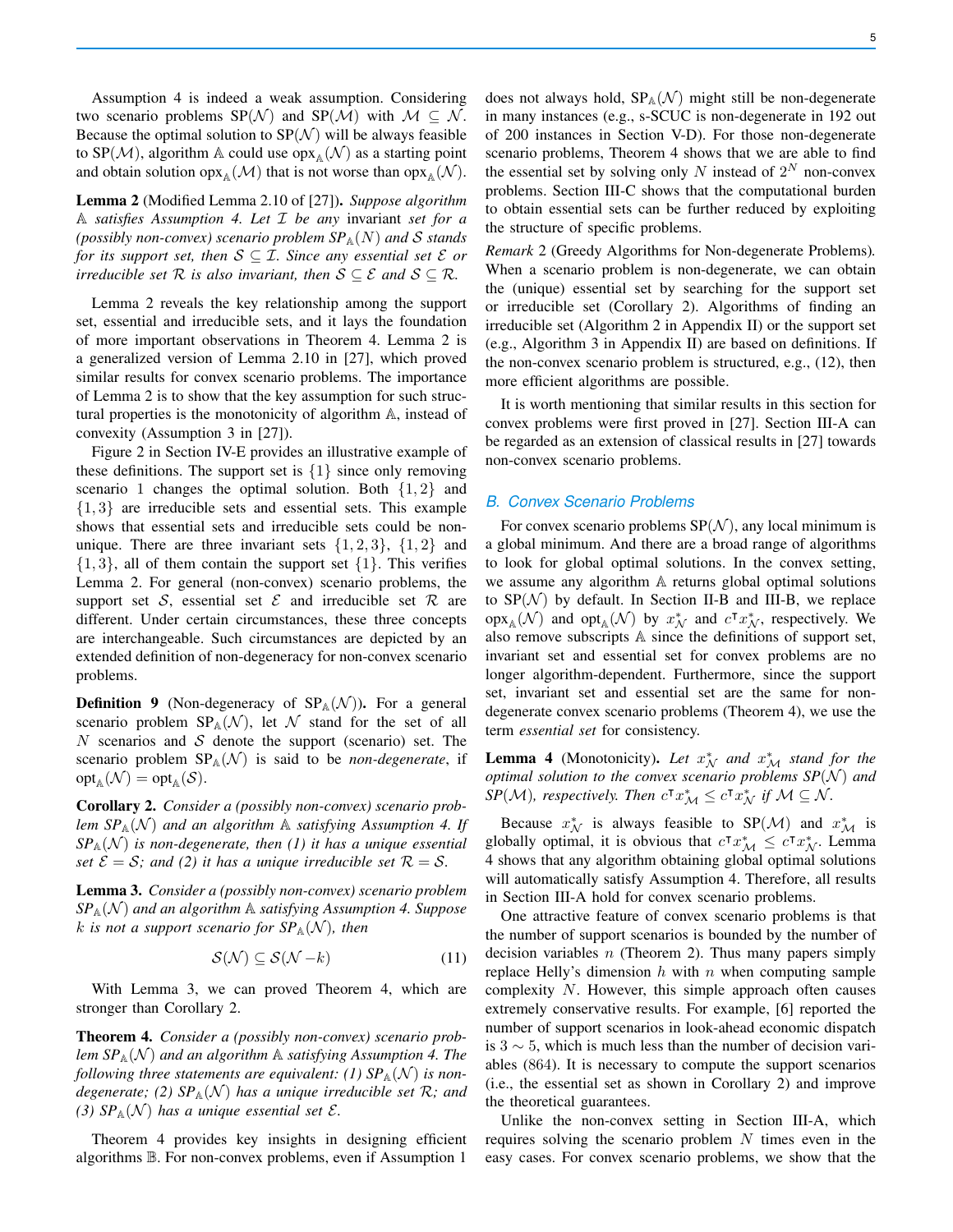The first idea is to check the slackness of constraints  $f(x, \xi^i) \leq 0$ . Lemma 5 shows that inactive scenarios (i.e.,  $f(x, \xi^i)$  < 0) cannot be support scenarios. This simple idea could significantly reduce the search space in practice.

Lemma 5. *Consider a* non-degenerate *scenario problem*  $SP(N)$  *under Assumptions 2 (feasibility) and 3 (convexity).* Let *S* denote its support set and  $P := \{i : f(x, \xi^i) < 0\}.$ *Then*  $S \cap P = \emptyset$ *.* 

Intuitively, we would conjecture that the set of active scenarios (i.e., at least one row in  $f(x, \xi^i) \leq 0$  is equality) is the support set, i.e.,  $S \cup P = N$ . Unfortunately, this conjecture is not correct. A counterexample is shown in Figure 1, in which  $\mathcal{P} = \emptyset$  and  $\mathcal{N} = \{1, 2\}$  but  $\mathcal{S} = \{2\}$ . Lemma 5 completely relies on the information from the original (primal) scenario problem. Theorem 5 shows that stronger results are possible by utilizing the optimal dual solution  $\{\mu^{i,*}\}_{i=1}^N$ .



Fig. 1: An illustrative example for Lemma 5 and Theorem 5. Constraints of two scenarios are visualized in the figure. The optimal solution is  $(1, 1)$ , which is solely determined by scenario 2, thus the support set S is  $\{2\}$ . The optimal dual solution is  $\mu_{11} = 0, \mu_{12} \ge 0, \mu_{21} = 0.5 - 0.75 \mu_{12}$  and  $\mu_{22} =$  $0.5 - 0.25\mu_{12}$ . More details are in Appendix III-A.

Theorem 5. *Consider a* non-degenerate *scenario problem*  $SP(\mathcal{N})$  *under Assumptions 2 (feasibility) and 3 (convexity).* Let  $\mu^* := {\{\mu^{i,*}\}}_{i=1}^N$  denote an optimal dual solution (may *not be unique) of SP*( $\mathcal{N}$ ) *and define*  $\mathcal{M}(\mu^*) := \{i \in \mathcal{N} :$  $\|\mu^{i,*}\| > 0$ *}. (1) If*  $\xi^j$  *is a support scenario, then*  $\|\mu^{j,*}\| > 0$ *. In other words,*  $S \subseteq M(\mu^*)$  *for any optimal dual solution*  $\mu^*$ *. (2)* If  $\xi^j$  is not *a support scenario (j*  $\notin$  *S*), then there exists an *optimal dual solution*  $\mu^{j,*} \in \mathbb{R}^m_+$  *with*  $\|\mu^{j,*}\| = 0$ . (3) There *exists an optimal dual solution*  $\mu^*$ *, such that*  $\mathcal{M}(\mu^*) = \mathcal{S}$ *.* (4) *If the optimal dual solution*  $\mu^*$  *is unique, then*  $\mathcal{M}(\mu^*) = \mathcal{S}$ *.* 

*Remark* 3 (The sparsest dual solution  $\mu^*$ ). In practice, the challenge of applying Theorem 5 is the non-uniqueness of optimal dual solutions. Ideally, we would like to find the dual solution  $\mu^*$  that satisfies  $\mathcal{M}(\mu^*) = \mathcal{S}$ . Notice this solution is the *sparsest*<sup>3</sup> dual solution since all other solutions lead

to larger set  $\mathcal{M}(\mu^*) \supseteq \mathcal{S}$ . A possible approach is to directly solve the dual of  $SP(N)$  with *regularizers*, instead of solving the primal scenario problem  $SP(N)$ . The regularization terms are mainly for the purpose of getting sparse solutions. This is part of our ongoing works.

In numerical simulations, the dual solution that an optimization solver returns depends on the choice of algorithm and implementation details. For example, the scenario problem in Figure 1 is non-degenerate<sup>4</sup> according to Definition 3, but there is an infinite number of optimal dual solutions as calculated in Appendix III-A. We used MOSEK v9.2.9 and GUROBI v9.0.0 to solve the dual of the example in Figure 1. MOSEK returns solution  $\mu^1 = (0, 0.3692)$  and  $\mu^2 = (0.2231, 0.4077)$ , thus  $\mathcal{M} = \{1, 2\}$ . GUROBI returns solution  $\mu^1 = (0, 0)$  and  $\mu^2 = (0.5, 0.5)$ , which is the *sparsest* solution we prefer.

When the sparsest dual solution is not readily available, we can use Algorithm 1 to identify the support scenarios. Algorithm 1 is based on Definition 2, i.e., checking scenarios in the set  $\mathcal{M}(\mu^*)$  one by one.

Algorithm 1 Finding Support Scenarios Using Dual Variables

| 1: Compute the primal and dual solutions $x_N^*$ and $\mu^{i,*}$ (i =                                       |
|-------------------------------------------------------------------------------------------------------------|
| $1, 2, \cdots, N$ by solving $SP(N)$                                                                        |
| 2: Let $\mathcal{M} = \{i \in \mathcal{N} :   \mu^{i,*}   > 0\}$ . Set $\mathcal{S} \leftarrow \emptyset$ . |
|                                                                                                             |

3: for  $i \in \mathcal{M}$  do 4: Solve  $SP_{\mathcal{M}-i}$  and compute  $x_{\mathcal{M}-i}^*$ 

5: if  $c^{\mathsf{T}} x^*_{\mathcal{M}-i} < c^{\mathsf{T}} x^*_{\mathcal{N}} (= c^{\mathsf{T}} x^*_{\mathcal{M}})$  then

6:  $S \leftarrow S + i$ 

7: end if

8: end for

*Remark* 4 (Finding the Essential Set For Convex Problems)*.* If the scenario problem is known to have a unique dual solution, then there is no need to use Algorithm 1. In practice, it is often difficult to know the uniqueness of the solution before solving the problem. So we need to rely on solvers or slightly modify the scenario problem to get the sparsest solution (Theorem 5 and Remark 3). In the worst-case scenario, we compute an optimal dual solution then apply Algorithm 1, which requires us to solve the scenario problem  $|\mathcal{M}|$  times. In many cases (especially in power system applications, e.g., [6]), it is observed that the support scenarios are only a small subset of all N scenarios, i.e.,  $|M| \approx |\mathcal{S}| \ll |\mathcal{N}|$ . Comparing with Algorithms 2 or 3, Algorithm 1 only requires solving  $\sim$  | S | scenario problems, which is much more efficient since  $|S| \ll |\mathcal{N}|$ .

## *C. Two-stage Scenario Problems*

Section III-A shows that searching for essential sets can be relatively easier when a scenario problem is non-degenerate. However, finding a support set or irreducible set still requires solving  $N$  non-convex problems. Motivated by SCUC, we show that more efficient algorithms are possible by exploiting

<sup>3</sup>Consider two dual solutions to the scenario problem in Fig. 1: (1)  $(\mu_{11}^*, \mu_{12}^*) = (0, 2/3)$  and  $(\mu_{21}^*, \mu_{22}^*) = (0, 1/3)$ ; (2)  $(\mu_{11}^*, \mu_{12}^*) = (0, 0)$ and  $(\mu_{21}^*, \mu_{22}^*)$  =  $(1/2, 1/2)$ . Although both solutions have two non-zero entries,  $\mu^*$  is the sparsest solution as  $\mathcal{M}(\mu^*) = \{2\}$  while  $\mathcal{M}(\mu^*) = \{1, 2\}.$ 

<sup>4</sup>The non-degeneracy here is *different* from the same term used in optimization theory. For example, primal degeneracy in optimization theory often refers to the existence of multiple dual solutions. Unless specified, the nondegeneracy in this paper is referred to Definition 3.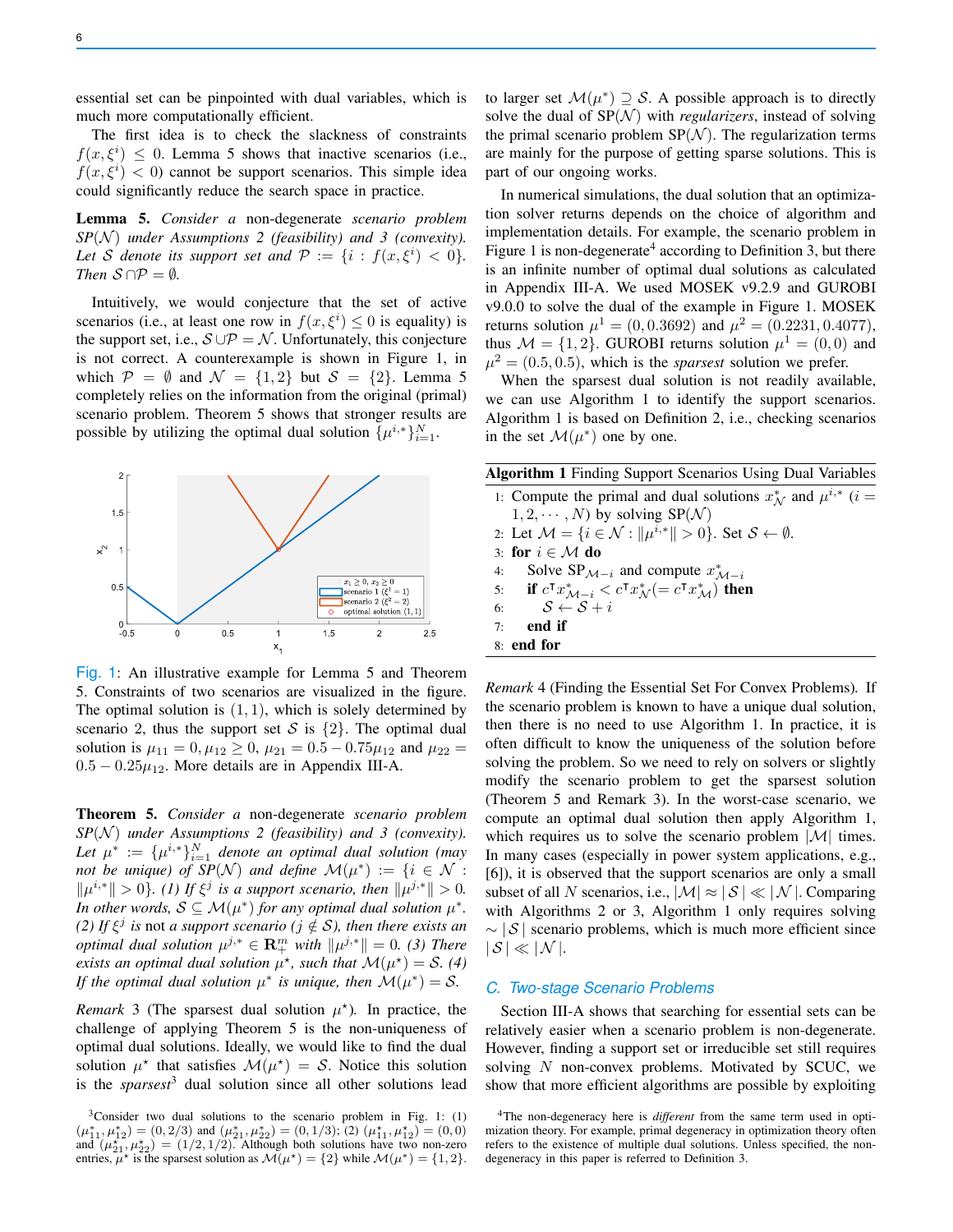7

the structure of specific problems. We study the following twostage scenario problem in this subsection.

$$
\min_{y \in \mathcal{Y}} c_y^\mathsf{T} y + \min_{\substack{x \in \mathcal{X} \\ (x,y) \in \mathcal{H}}} c_x^\mathsf{T} x \tag{12a}
$$

$$
\text{s.t. } x \in \bigcap_{i=1}^{N} \mathcal{U}_i \tag{12b}
$$

Constraints on the first-stage variables  $y$  and the second-stage variables x are denoted by  $y \in Y$  and  $x \in X$ , respectively. Constraint  $(x, y) \in \mathcal{H}$  represents the constraints coupling variables x and y in both stages. Set  $\mathcal{U}_i$  stands for the constraints corresponding to the *i*th scenario  $\xi^i$ .

Problem (12) is an abstract form of s-SCUC in Section IV. Two key features of the two-stage scenario problem are: (1) the non-convexity *only* comes from constraints  $y \in \mathcal{Y}$  (e.g., binary variables in SCUC), all other constraints  $(\mathcal{X}, \mathcal{H}, \mathcal{U}_i)$  are convex; (2) uncertainties only exist in the second stage.

Let  $(x^*, y^*)$  be a (possibly local) optimal solution that algorithm A returns. Given  $y = y^*$ , the second stage problem is convex by setting:

$$
\min_{\substack{x \in \mathcal{X} \\ (x,y^*) \in \mathcal{H}}} c_x^{\mathsf{T}} x \tag{13a}
$$

$$
\text{s.t. } x \in \bigcap_{i=1}^{N} \mathcal{U}_i \tag{13b}
$$

Lemma 6. *(1) Let* Sˆ *represent the set of support scenarios of* (13) *and* S *denote the support set for the two-stage problem* (12), then  $\hat{S} \subseteq S$ ; (2) If  $\hat{S}$  is invariant for (12), i.e.,  $opt_{\mathbb{A}}(\hat{S}) =$  $opt_\mathbb{A}(\mathcal{N})$ , then the two-stage scenario problem SP $_\mathbb{A}(\mathcal{N})$  is non*degenerate, therefore*  $S = \overline{S}$ *.* 

Corollary 2 and Theorem 4 demonstrate many nice properties of non-degenerate scenario problems. Lemma 6 gives a criteria of checking if the two-stage problem (e.g., s-SCUC) is non-degenerate. This lemma lays the foundation of Algorithm 4 to search for essential sets of (12). The main idea of Algorithm 4 is to first find the support scenarios of the secondstage problem (13), then verify if  $SP(N)$  is degenerate using Lemma 6. In Section V-D, it turns out that s-SCUC is nondegenerate in 96% of cases, thus Algorithm 4 could obtain essential sets of s-SCUC (in Section V-D) in a much shorter time.

# IV. SECURITY-CONSTRAINED UNIT COMMITMENT WITH PROBABILISTIC GUARANTEES

# *A. Nomenclature*

The number of loads, generators, wind farms, transmission lines, contingencies, and snapshots are denoted by  $n_d$ ,  $n_g$ ,  $n_w$ ,  $n_l$ ,  $n_k$  and  $n_t$ , respectively.

$$
k \in \{0, 1, \dots, n_k\} \quad \text{contingency index} \\ t \in \{0, 1, \dots, n_t\} \quad \text{time (snapshot) index} \\ \iota \in \{t + 1, \dots, n_t\} \quad \text{additional time (snapshot) index in constraints (14j) and (14k)}
$$

Binary decision variables (at time  $t$ ):

$$
z^t \in \{0,1\}^{n_g}
$$
 generator on/off states (commitment)  
\n $u^t \in \{0,1\}^{n_g}$  generator *i* is on if  $u_i^t = 1$   
\n $v^t \in \{0,1\}^{n_g}$  generator *i* is off if  $v_i^t = 1$ 

Continuous decision variables (at time  $t$ , contingency  $k$ ):

 $g^{t,k} \in \mathbf{R}^{n_g}$  generation output  $r^t \in \mathbf{R}^{n_g}$ reserve

Parameters and constants:

| $a^k \in \{0,1\}^{n_g}$                            | generator availability in contingency $k$ |
|----------------------------------------------------|-------------------------------------------|
| $\alpha_k \in \mathbf{R}_+$                        | weight of contingency $k$                 |
| $c_q \in \mathbf{R}^{n_g}$                         | generation costs                          |
| $c_z \in \mathbf{R}^{n_g}$                         | no load cost                              |
| $c_r \in \mathbf{R}^{n_g}$                         | reserve costs                             |
| $c_u \in \mathbf{R}^{n_g}$                         | startup cost                              |
| $c_v \in \mathbf{R}^{n_g}$                         | shutdown cost                             |
| $\hat{d}^t \in \mathbf{R}^{n_d}$                   | load forecast (time $t$ )                 |
| $\tilde{d}^t \in \mathbf{R}^{n_d}$                 | load forecast error (time $t$ )           |
| $\hat{w}^t \in \mathbb{R}^{n_w}$                   | wind forecast (time $t$ )                 |
| $\tilde{w}^t \in \mathbf{R}^{n_w}$                 | wind forecast error (time $t$ )           |
| $\overline{q}\in \mathbf{R}^{n_g}$                 | generation upper bounds                   |
| $\frac{g}{\overline{\gamma}} \in \mathbf{R}^{n_g}$ | generation lower bounds                   |
|                                                    | ramping upper bounds                      |
| $\gamma \in \mathbf{R}^{n_g}$                      | ramping lower bounds                      |
| $\underline{u}_i \in \mathbf{R}_+$                 | minimum on time for generator $i$         |
| $v_i \in \mathbf{R}_+$                             | minimum off time for generator $i$        |

## *B. Deterministic SCUC (d-SCUC)*

 $\mathbf s$ 

 $\mathscr{L}_{\mathscr{L}}$ 

Deterministic security-constrained unit commitment (d-SCUC) (14) seeks optimal commitment and startup/shutdown decisions  $(z^t, u^t, v^t)$ , generation and reserve schedules  $(g^{t,k}, r^t)$  for a horizon of time steps, typically 24 hours. Security constraints ensures the reliability of the power system after an unexpected event occurs.

$$
\min_{z, u, v, g, r} \sum_{t=1}^{n_t} \left( c_z^{\mathsf{T}} z^t + c_u^{\mathsf{T}} u^t + c_v^{\mathsf{T}} v^t + c_r^{\mathsf{T}} r^t + \sum_{k=0}^{n_k} \alpha_k c_g^{\mathsf{T}} g^{t,k} \right)
$$
\n(14a)

$$
\text{.t. } \mathbf{1}^\mathsf{T} g^{t,k} + \mathbf{1}^\mathsf{T} \hat{w}^t \ge \mathbf{1}^\mathsf{T} \hat{d}^t \tag{14b}
$$

$$
\underline{f} \le H_g^{t,k} g^{t,k} + H_w^{t,k} w^{t,k} - H_d^{t,k} d^{t,k} \le \overline{f} \qquad (14c)
$$

$$
a^{k} \circ \gamma \leq g^{t,k} - g^{t-1,k} \leq a^{k} \circ \overline{\gamma}
$$
 (14d)  
\n
$$
a^{k} \circ (a^{t,0} - r^{t}) < a^{t,k} < a^{k} \circ (a^{t,0} + r^{t})
$$
 (14e)

$$
a^{k} \circ (g^{t,0} - r^{t}) \leq g^{t,k} \leq a^{k} \circ (g^{t,0} + r^{t}) \qquad (14e)
$$

$$
k \in [0, n_{k}], t \in [1, n_{t}]
$$

$$
\circ z^t \le g^{t,0} \le \overline{g} \circ z^t \tag{14f}
$$

$$
\underline{g} \circ z^t \le g^{t,0} - r^t \le g^{t,0} + r^t \le \overline{g} \circ z^t \tag{14g}
$$

$$
z^{t-1} - z^t + u^t \ge 0 \tag{14h}
$$

$$
z^{t} - z^{t-1} + v^{t} \ge 0
$$
 (14i)

$$
t \in [1, n_t]
$$

$$
z_i^t - z_i^{t-1} \le z_i^t, \ i \in [1, n_g]
$$
  

$$
t \in [t+1, \min\{t+n-1, n, \}]\ t \in [2, n].
$$
 (14j)

$$
z_i^{t-1} - z_i^t \le 1 - z_i^t, \ i \in [1, n_g] \tag{14k}
$$
  

$$
\iota \in [t+1, \min\{t + \underline{v}_i - 1, n_t\}], t \in [2, n_t]
$$

The objective of (14) is to minimize total operation costs, including no-load costs  $c_z^{\dagger}z^t$ , startup costs  $c_u^{\dagger}u^t$ , shutdown costs  $c_{v}^{\mathsf{T}}v^{t}$ , generation costs  $c_{g}^{\mathsf{T}}g^{t,k}$  and reserve costs  $c_{r}^{\mathsf{T}}s^{t}$ . Security constraints ensure: enough supply to meet demand (14b), transmission line flow within limits (14c), generation levels within ramping limits (14d) and capacity limits (14f)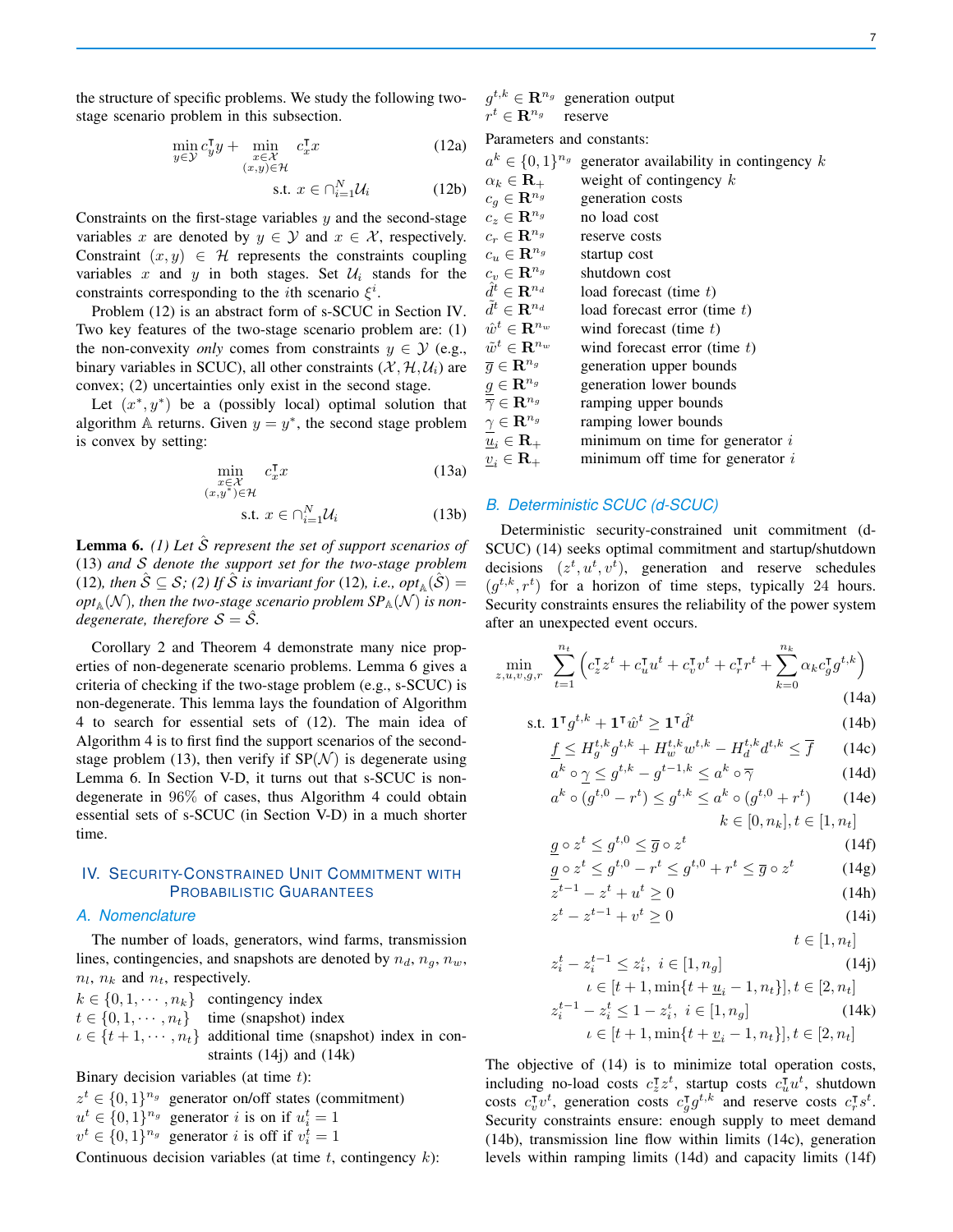in any contingency k. Constraints (14e) and (14g) are about the relationship between generation and reserve in any contingency  $k$ . Constraints (14h)-(14i) are the logistic constraints about commitment status, startup and shutdown decisions. Minimum on/off time constraints for all generators are in (14j)-(14k). Constraints (14d)-(14g) also guarantee the consistency of generation levels  $g^{t,k}$  with commitment decisions  $z<sup>t</sup>$  and generator availability  $a<sup>k</sup>$  in contingency k [32].

To reveal the structure of d-SCUC, we define the sets below:

$$
\mathcal{B} := \{(z, u, v) : (14h), (14i), (14j), (14k)\}\
$$
 (15a)

$$
C := \{(g, r) : (14b), (14c), (14d), (14e)\}\
$$
 (15b)

$$
\mathcal{H} := \{(z, g, r) : (14f), (14g)\}\
$$
 (15c)

Sets B and C stand for the *deterministic* constraints for binary and continuous variables, respectively. Set  $H$  represents the hybrid constraints related with both continuous and binary variables. Then d-SCUC can be succinctly represented as

$$
\min_{z, u, v, g, r} (14a)
$$
  
s.t.  $(z, u, v) \in \mathcal{B}, (g, r) \in \mathcal{C}, (z, g, r) \in \mathcal{H}$ 

# *C. Chance-constrained SCUC (c-SCUC)*

The d-SCUC formulation utilizes the expected wind generation and load forecast, it does not take the uncertainties from wind and load into consideration. Various formulations of chance-constrained SCUC (c-SCUC) have been proposed, e.g., [33], [34]. The c-SCUC formulations explicitly guarantee the system security with a tunable level of risk  $\epsilon$  with respect to uncertainties. Instead of using expected load  $\hat{d}^t$  as in (14), we consider loads  $d^t$  as forecast  $\hat{d}^{\tilde{t}}$  plus a random forecast error  $\tilde{d}^t$  (i.e.,  $d^t = \hat{d}^t + \tilde{d}^t$ ).

$$
\mathbb{P}_{\tilde{w}\times\tilde{d}}\Big(\mathbf{1}^\mathsf{T} g^{t,k} + \mathbf{1}^\mathsf{T}(\hat{w}^t + \tilde{w}^t) \ge \mathbf{1}^\mathsf{T}(\hat{d}^t + \tilde{d}^t),
$$
\n
$$
\underline{f} \le H_g^{t,k} g^{t,k} + H_w^{t,k}(\hat{w}^t + \tilde{w}^t) - H_d^{t,k}(\hat{d}^t + \tilde{d}^t) \le \overline{f},
$$
\n
$$
k \in [0, n_k], t \in [1, n_t] \ge 1 - \epsilon \quad (16)
$$

We define set  $\mathcal{U} := \{g : (16)\}\$  to represent all constraints related with uncertainties. Then the formulation of chanceconstrained Security-constrained Unit Commitment (c-SCUC) is presented below. Comparing with d-SCUC, the only difference of c-SCUC is the addition of the chance constraint (16). The chance constraint guarantees there will be enough supply to meet the net demand with probability no less than  $1 - \epsilon$ .

$$
\min_{z, u, v, g, r} (14a)
$$
\n
$$
\text{s.t. } (z, u, v) \in \mathcal{B}, (g, r) \in \mathcal{C}, (z, g, r) \in \mathcal{H}
$$
\n
$$
\mathbb{P}(g \in \mathcal{U}) \ge 1 - \epsilon
$$

## *D. Scenario-based SCUC (s-SCUC)*

The scenario approach was mainly targeted at convex problems (see Assumption 3), whereas SCUC is non-convex by nature due to on/off commitment decisions. Consequently, the scenario approach was considered *not applicable* for c-SCUC. An extended version of the scenario approach was proposed recently in [29], which makes it applicable for non-convex problems such as SCUC. Another related paper is in [35], which applies Theorem 3 on the AC optimal power flow problem and obtain similar posterior guarantees.

Using the scenario approach, c-SCUC is approximated by the scenario-based SCUC (s-SCUC) problem below:

$$
\min_{(z,u,v)\in\mathcal{B}} \sum_{t=1}^{n_t} \left( c_z^{\mathsf{T}} z^t + c_u^{\mathsf{T}} u^t + c_v^{\mathsf{T}} v^t \right) +
$$
\n
$$
\min_{(z,g,r)\in\mathcal{H}} \sum_{t=1}^{n_t} \left( c_r^{\mathsf{T}} r^t + \sum_{k=0}^{n_k} \alpha_k c_g^{\mathsf{T}} g^{t,k} \right)
$$
\n
$$
\text{s.t. } (g,r) \in \mathcal{C}
$$
\n
$$
g \in \bigcap_{i=1}^N \mathcal{U}_i
$$

*Remark* 5*.* SCUC is a two-stage optimization problem by nature, it has the following nice properties. Firstly, the nonconvexity *only* exists in the first stage, i.e.,  $y \in \mathcal{Y}$ . Given a first-stage solution  $y$ , the second stage is a simple linear program. Secondly, uncertainties come from renewables in the operation stage (only in the second stage). Based on the nice structural properties above, Section III-C shows that we are able to track down essential sets by solving two MILPs and  $\sim$  | S | linear programs.

# *E. Degeneracy of s-SCUC*

This section presents an example to show that s-SCUC could be degenerate in many cases, which violates Assumption 1. Therefore almost all results of the classical scenario approach are not applicable. For s-SCUC, theoretical guarantees are *only possible* through the non-convex scenario approach in Section II-C.

We use a 3-bus system to illustrate the degeneracy of s-SCUC. Configurations of the 3-bus system are in [36]. In order to visualize the feasible region of s-SCUC, we simplify the problem by (1) only considering one snapshot  $(n_t = 1)$  and ignoring initial status (thus no  $u, v$  variables); (2) removing reserve constraints (no r variables). By doing this, there are only four decision variables left:  $z_1$ ,  $z_2$ ,  $g_1$ ,  $g_2$ . The on/off states  $z_1, z_2$  can be inferred from values of  $g_1$  and  $g_2$ , therefore the feasible region of the simplified s-SCUC can be visualized on the  $(g_1, g_2)$ -plane.

Using Definition 3, showing the degeneracy of s-SCUC includes three steps: (1) obtaining the optimal solution to  $SP(\mathcal{N})$ ; (2) finding all support scenarios S of  $SP(\mathcal{N})$ ; and (3) checking if the optimal solution of  $SP(N)$  is the same as SP(S). Fig. 2a first visualizes constraints  $\mathcal{B}_0 \sim \mathcal{B}_3$ , which represents the region of 4 possible generator on/off status (e.g.,  $B_1: z_1 = 1, z_2 = 0, B_3: z_1 = 1, z_2 = 1$ . The black solid lines denote constraints (14b), (14c) and (14f) using forecast values (d-SCUC). The red, yellow and purple dotted lines are three sets  $(\mathcal{U}_1, \mathcal{U}_2, \mathcal{U}_3)$  of constraints corresponding to three scenarios. Given the setting that generator 1 is much cheaper than generator 2, we can easily eyeball the optimal solution with all constraints presented, marked by the red ∗. Next, we observe that removing scenario 1  $(\mathcal{U}_1)$ , red lines) changes the optimal solution, while removing scenario scenario 2  $(\mathcal{U}_2,$  yellow lines) or scenario 3  $(\mathcal{U}_3,$  purple lines) makes no difference. Thus scenario 1 is the only support scenario.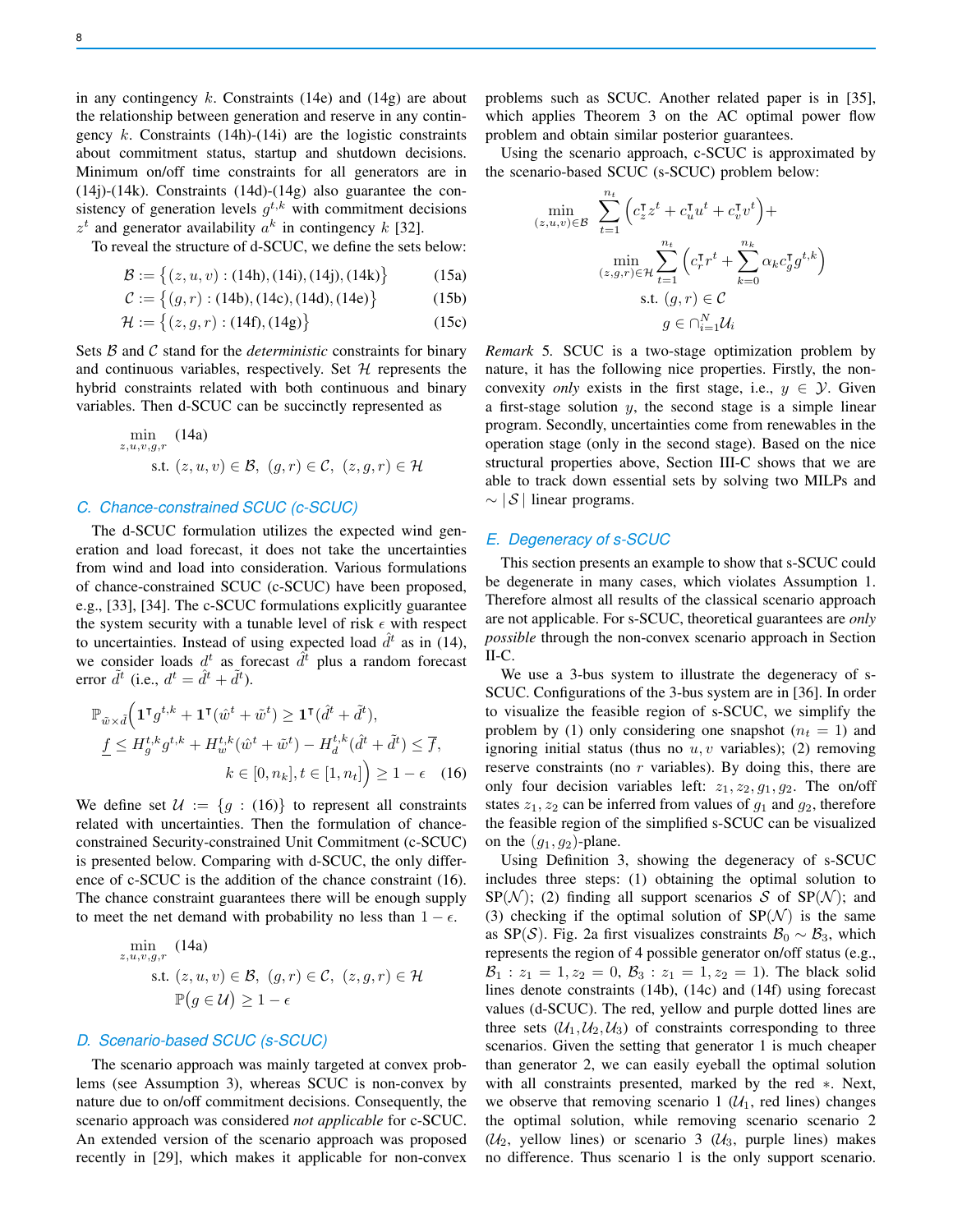

(a) Illustration of the feasible region with constraints of all scenarios  $(\mathcal{U}_1, \mathcal{U}_2, \mathcal{U}_3).$ (b) Illustration of the feasible region with only support scenarios  $(\mathcal{U}_1)$ .

Fig. 2: An illustrative example that s-SCUC is degenerate (3-bus system)

Finally, we examine the scenario problem with only support scenarios presented. Fig. 2b shows that the optimal solution becomes the red  $\diamond$  with only scenario 1, which is clearly different than the optimal solution in Fig. 2a. Hence, s-SCUC is a degenerate problem.

# V. NUMERICAL RESULTS

# *A. Settings of the 118-bus System*

Numerical simulations were conducted on a modified 118 bus, 184-line, 54-generator, 24-hour system [37]. Most settings are identical as [37], except 5 wind farms are added to the system as in [38]. The s-SCUC problems were solved using 64 GB memory on the Hera server (hera.ece.tamu.edu), provided by Texas A&M University. The mathematical models for s-SCUC was formulated using YALMIP [39] on Matlab R2019a and solved using Gurobi v8.1 [40].

After obtaining a solution  $op_{A}(N)$  to s-SCUC, Theorem 3 provides an upper bound  $\epsilon(N, |\mathcal{I}|, \beta)$  on the *actual* violation probability  $\mathbb{V}(\text{opx}_{\mathbb{A}}(\mathcal{N}))$ . The theoretical guarantee  $\epsilon(N, |\mathcal{I}|, \beta)$  is referred as posterior  $\epsilon$  in the numerical results. The actual violation probability  $\mathbb{V}(\text{opx}_{\mathbb{A}}(\mathcal{N}))$  is estimated by the out-of-sample violation probability  $\hat{\epsilon}$ , using an independent set of  $10^6$  scenarios.

To quantify the randomness of the scenario approach, for each sample complexity  $N = 100, 200, \dots, 1000$ , we solve the corresponding s-SCUC problems on 10 independent sets of scenarios (i.e., 10 Monte-Carlo simulations). Results in both Fig. 3 and 4 show the average, maximum and minimum values in 10 Monte-Carlo simulations.

#### *B. Cost vs Security: a trade-off*

Fig. 3 shows the out-of-sample violation probability  $\hat{\epsilon}$  and objective value (total cost). The shadowed area shows the maxmin values in 10 Monte-Carlo simulations, and the solid line is the average value. It is shown that the system risk level (violation probability) is reduced by 83% (from  $\sim 30\%$  to

 $\sim$  5%) by  $\sim$  1.1% increase in total system costs. Similar observations were found in [3], [6], [32].



Fig. 3: Cost vs Security: a Trade-off.

#### *C. Violation Probability*

Fig. 4 presents the out-of-sample violation probability  $\hat{\epsilon}$  and theoretical guarantees (posterior  $\epsilon$  provided by Theorem 3). Since the cardinality of essential sets differ for each scenario problem (Fig. 5), the posterior guarantee  $\epsilon$  is a band instead of a line. As illustrated in Fig. 4, the actual violation probability (approximated by  $\hat{\epsilon}$ ) is bounded by the theoretical guarantees. This verifies the correctness of Theorem 3. The conservative ratio is 2 ∼ 4 (e.g., when out-of-sample  $\hat{\epsilon}$  is ~ 5%, Theorem 3 gives an upper bound  $10\% \sim 20\%$ ).

# *D. Searching for Essential Sets for s-SCUC*

s-SCUC was observed to be non-degenerate in 192 out of 200 simulations<sup>5</sup>. In other words, in  $96\%$  cases, we are able to find an essential set by solving  $5 \sim 35$  linear programs and 2 mixed integer linear programs. It takes from 4934 seconds

<sup>&</sup>lt;sup>5</sup>We conducted 10 simulation for 10 different sample complexities  $(100, 200, \cdots, 1000)$  under two different settings: with/without  $N - 1$ contingencies, both include transmission constraints.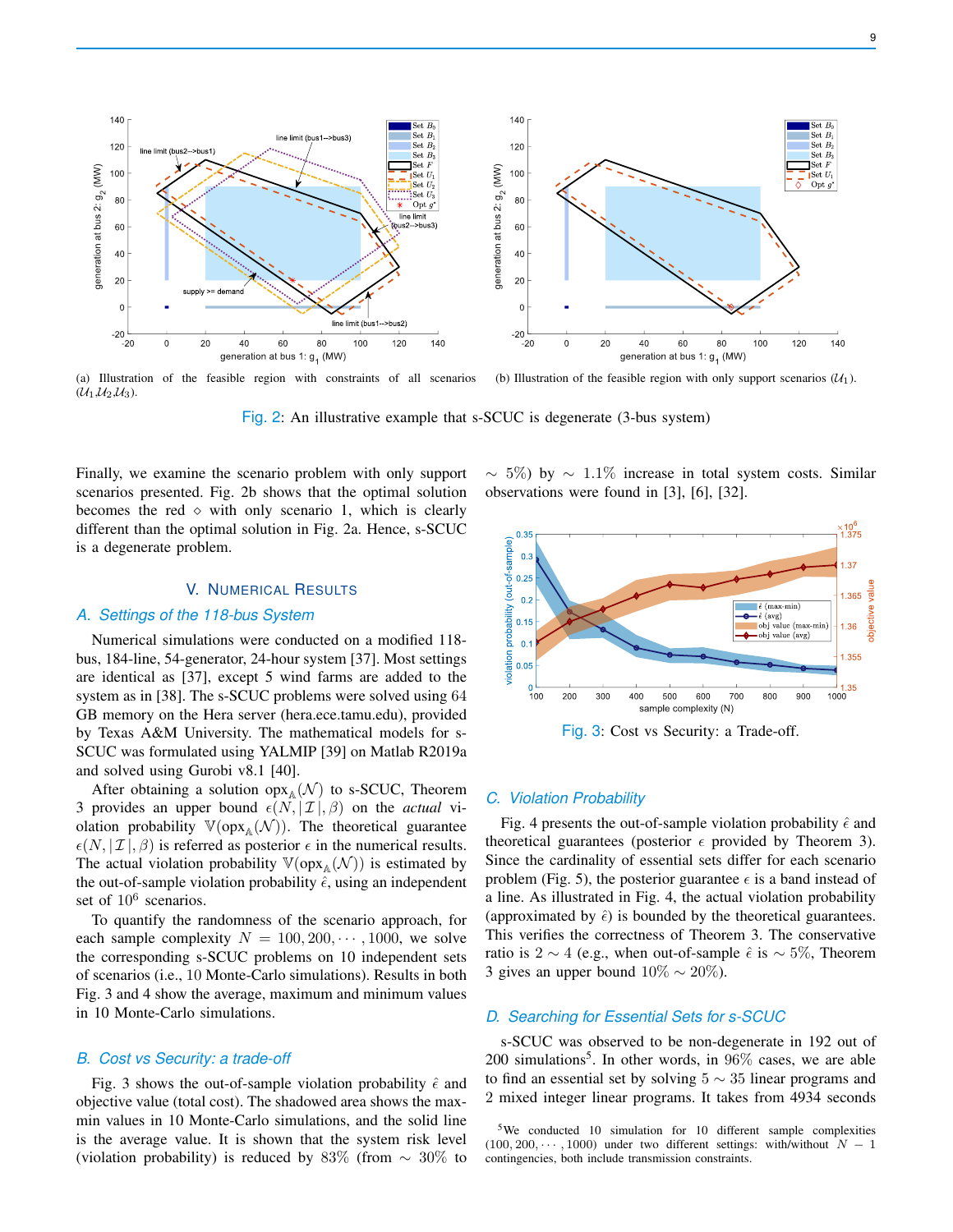

Fig. 4: Out-of-sample Violation Probabilities and Theoretical Guarantees.

 $(N = 100)$  to 6847 seconds  $(N = 1000)$  to solve one MILP (s-SCUC). When searching for support scenarios for the secondstage problem (a linear program), it takes 281 ∼ 388 seconds to solve one LP. For those 8 out of 200 simulations, it takes an extra 20 hours to find an irreducible set using Algorithm 2. This computation time can be greatly reduced by tricks such as choosing appropriate starting points<sup>6</sup>.

#### VI. DISCUSSIONS

## *A. Cardinality of Essential Sets*

Fig. 5 compares the cardinalities of essential sets for three cases: (a) c-SCUC with  $N-1$  contingencies but without transmission constraints, results of case (a) are obtained from [32]); (b) c-SCUC with transmission constraints but without  $N-1$  contingencies; and (c) c-SCUC with both transmission constraints and  $N-1$  contingencies. Case (a) is the simplest, in



Fig. 5: Cardinality of Essential Sets.

[32] we show that the scenario problem for unit commitment satisfies the non-degeneracy assumption 1, and the cardinality of essential sets is bounded by the number of snapshots  $n_t$ , i.e.,  $|S| \leq n_t = 24$  in Fig. 5. Cases (b) and (c) include transmission capacity constraints. As demonstrated in Section IV-E, s-SCUC could be degenerate with transmission constraints. Theoretically speaking, the cardinality of essential sets might be unbounded for non-convex problems. Fig. 5 shows that the cardinality of essential sets is greatly smaller than the number of decision variables. For example, s-SCUC has about 4000 binary variables and around 75000 continuous decision variables, while the cardinalities of essential sets are  $30 \sim 40$  in case (b) and  $0 \sim 10$  in case (c). This observation implies that the number of scenarios  $N$  required could be much smaller than expected.

Another interesting observation is that including  $N - 1$ contingency constraints reduces  $\mathcal{E}$ . This observation has two implications. First,  $N - 1$  contingency constraints not only protect the system from unexpected device failures, they also help reduce the impacts of uncertainties from renewables. Second, including  $N - 1$  contingency constraints could help reduce sample complexity. Similar with the observations in [6], this observation indicates that the scenario approach might be of practical use.

# *B. From Posterior to Prior Guarantees*

Theorem 3 gives *posterior* guarantees on the feasibility of solutions, namely, we calculate  $\epsilon(N, k, \beta)$  *after* obtaining the solution opx(N). Lemma 1 proves that the  $\epsilon(N, k, \beta)$  function in (9) is monotone in N and k. This implies that we can obtain prior guarantees. In other words, if the cardinality of essential sets is proved to be at most  $h$  ( $|\mathcal{E}| \leq h$ ), then we can compute the smallest  $\hat{N}$  (e.g., using binary search) such that  $\epsilon \geq 1 - \left( \frac{\beta}{\hat{\beta} \epsilon} \right)$  $\hat{N}(\frac{\hat{N}}{h})$  $\int_0^{\frac{1}{N-h}}$  holds for given  $\epsilon$  and  $\beta$ . Then the solution  $\operatorname{opx}_A(\mathcal{N})$  to the scenario problem using  $\hat{N}$  scenarios has the guarantee  $\mathbb{P}(\mathbb{V}(\text{opx}_{\mathbb{A}}(\mathcal{N})) \leq \epsilon) \geq 1 - \beta$ . This prior guarantee holds *before* solving the scenario problem with  $\hat{N}$  scenarios. If a rigorous bound h on  $|\mathcal{E}|$  can be proved, then there is no need to numerically search for essential sets. This is particularly attractive compared with posterior guarantees. One example is the chance-constrained unit commitment (without transmission line limits) in [32], in which we show that the cardinality of essential sets is bounded by the number of snapshots  $n_t$ , i.e.,  $|S| \leq n_t = 24$ , also shown in case (a) of Fig. 5. Although general non-trivial bounds on  $|\mathcal{E}|$  may not exist, results of [32] indicate that bounding  $|\mathcal{E}|$  is possible for structured nonconvex problems.

## *C. Optimality Gap vs Violation Probability*

Unlike Theorem 1, which only holds for the global optimal solution, the non-convex scenario approach theory (Theorem 3) works for any feasible solution to the scenario problem. In Figs. 6 and 7, we compare the performance of a suboptimal solution<sup>7</sup> with the optimal solution (MIP Gap less than  $0.01\%$ ) in Section V-B. The suboptimal solution is obtained by fixing all  $z_i^t = 1, u_i^t = 0, v_i^t = 0, \forall i, \forall t$  and solve the s-SCUC problem. In other words, the suboptimal solution does not take the optimal commitment of generators into account, it only optimizes the dispatch  $(q, r)$  variables.

Fig. 6 compares the out-of-sample violation probabilities. Using the same number of scenarios  $N$ , suboptimal solutions always have smaller violation probabilities (more secure or

 $6$ For example, when removing scenarios s and t consecutively in Algorithm 2, the solution opt<sub> $\mathbb{A}(\mathcal{N} - s)$  is feasible to SP( $\mathcal{N} - s - t$ ) thus can serve as a</sub> good starting point.

 $7$ For every N and every Monte-Carlo run, both solutions are using the same scenarios.)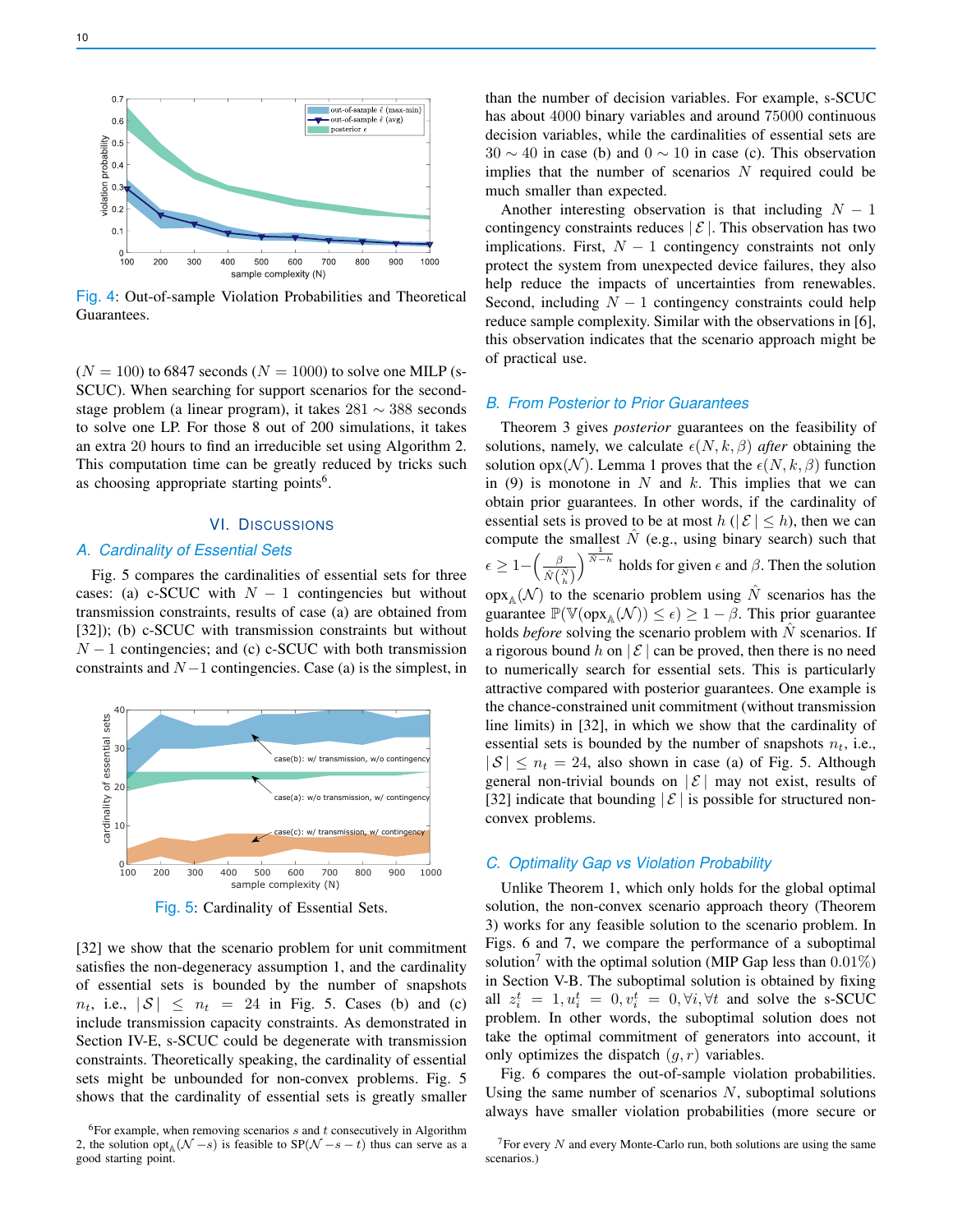

Fig. 6: Out-of-sample Violation Probabilities of the Optimal Solution (opt) and a Suboptimal Solution (sub)

conservative). If violation probabilities of solutions are guaranteed to be acceptable ranges, then we should always pursue the optimal solution with smaller objective values to reduce conservativeness.



Fig. 7: Optimality Gap vs Violation Probability. 60 dots in this figure represent 60 instances of s-SCUC solved.

Fig. 7 further examines the relationship between optimality and security. The x-axis is the optimality gap, i.e., the percentage differences between suboptimal solutions and optimal solutions. The y-axis is the difference between violation probabilities of suboptimal and optimal solutions. Negative values indicate that violation probabilities of suboptimal solutions are always smaller than those of optimal solutions. There is also a subtle trend that larger optimality gaps lead to bigger decrease in violation probabilities.

## VII. CONCLUDING REMARKS

This paper studies a core problem in the scenario approach theory, i.e., efficiently identifying essential sets for general scenario problems. For convex problems, we prove that the sparsest dual solution of the scenario problem could pinpoint the essential set. For non-convex problems, we provide conditions where simple algorithms based on definitions could return the essential set when the scenario problem is nondegenerate. We use chance-constrained Security-constrained Unit Commitment as a numerical example. Case studies on an IEEE benchmark system show that the essential scenario set is only a small subset of all scenarios. This implies that we can obtain relatively robust solutions (i.e., small  $\epsilon$ ) using only a moderate number of scenarios. Furthermore, we observe that

some power engineering practices (e.g.,  $N-1$  criteria) can help us reduce the number of scenarios needed while maintaining the same level of risk.

Future work includes (1) reducing conservativeness by improving the complexity bound in Theorem 3; (2) a more systematic approach to compute the sparsest dual solution of convex scenario problems; and (3) investigating the performance of the (non-convex) scenario approach on larger-scale realistic power systems.

# APPENDIX I PROOFS

The proof of Lemma 1 is through basic inequalities, we omitted it to meet the length requirement (max 13 pages). Complete details about the proof of Lemma 1 is available in the supplementary material and at [36].

*Proof of Lemma 2 [27].* For the purpose of contradiction, we assume that there is a scenario  $s \in S$  but  $s \notin \mathcal{I}$ . According to the definition of support scenarios,  $opt_A(\mathcal{N}-s) < opt_A(\mathcal{N})$ . However, Assumption 4 claims that removing scenarios will not increase the optimal objective value and  $\mathcal{I} \subseteq \mathcal{N} - s$ , we have  $opt_{\mathbb{A}}(\mathcal{N}-s) \geq opt_{\mathbb{A}}(\mathcal{I}) = opt_{\mathbb{A}}(\mathcal{N})$ , which causes a contradiction.  $\Box$ 

*Proof of Lemma 3.*  $k \notin S$  and  $s \in S$  give opt $(\mathcal{N} - k)$  = opt( $\mathcal{N}$ ) and opt $(\mathcal{N} - s) <$  opt $(\mathcal{N})$ , respectively. Assumption 4 shows opt $(\overline{\mathcal{N}} - k - s) \leq$  opt $(\mathcal{N} - s)$ . Hence, it holds that

$$
\mathrm{opt}(\mathcal{N}-k-s)\leq \mathrm{opt}(\mathcal{N}-s)<\mathrm{opt}(\mathcal{N})=\mathrm{opt}(\mathcal{N}-k), \forall s\in\mathcal{S}(\mathcal{N})
$$

then s is a support scenario for  $SP(\mathcal{N} - k)$ , thus  $S(\mathcal{N}) \subseteq$  $\mathcal{S}(\mathcal{N}-k).$  $\Box$ 

*Proof of Lemma 5.* For the purpose of contradiction, we assume  $i \in S \cap P$ . Since i is a support scenario, there is a new optimal solution  $x_{\mathcal{N}-i}^*$  with  $c^{\mathsf{T}} x_{\mathcal{N}-i}^* < c^{\mathsf{T}} x_{\mathcal{N}}^*$ . Let  $0 < \alpha < 1$  be a positive number, and we consider the solution  $\hat{x} = \alpha x_{\mathcal{N}-i}^* + (1 - \alpha)x_{\mathcal{N}}^*$ . It is obvious that

$$
c^{\mathsf{T}}\hat{x} < \alpha c^{\mathsf{T}}x_{\mathcal{N}}^* + (1-\alpha)c^{\mathsf{T}}x_{\mathcal{N}}^* = c^{\mathsf{T}}x_{\mathcal{N}}^*
$$

Next we show that  $\hat{x}$  is feasible to SP(N) if  $\alpha$  is small enough. Since  $i \in \mathcal{P}$ , there exists a positive number  $\delta$  such that  $f(x_N^*, \xi^i) \leq -\delta$ . Using the fact that  $f(x, \xi)$  is convex in x and convex functions are also Lipschitz (with Lipschitz constant L), we can derive an upper bound  $\overline{\alpha}(L,\delta)$ , such that for any  $0 < \alpha \leq \overline{\alpha}(L,\delta)$ , we have  $f(x_N^*,\xi^i) \leq -\delta \leq f(\hat{x},\xi^i) \leq 0$ . For other constraints  $f(x, \xi^j) \leq 0$   $(j \neq i)$ , it is easy to see that  $\hat{x}$  is also feasible because it is the convex combination of two feasible points. Therefore  $\hat{x}$  is another feasible solution to SP( $N$ ) but with smaller objective  $c^{\dagger}\hat{x} < c^{\dagger}x_N^*$ . This causes contradiction.

*Proof of Theorem 5. (Preparation)* The Lagrange dual function  $D_{\mathcal{N}}(\mu, \lambda)$  of SP( $\mathcal{N}$ ) is:

$$
D_{\mathcal{N}}(\mu,\lambda) = \inf_{x} \left( c^{\mathsf{T}} x + \sum_{\iota=1}^{N} (\mu^{\iota})^{\mathsf{T}} f(x,\xi^{\iota}) + \lambda^{\mathsf{T}} g(x) \right) \tag{17}
$$

The Lagrange dual problem is  $\max_{\mu \geq 0, \lambda \geq 0} D_{\mathcal{N}}(\mu, \lambda)$ , and we use  $\lambda_N^*$  and  $\mu_N^* = {\mu_N^{i,*}}_{i=1}^N$  to denote its optimal solution. By Assumption 2 (feasibility), we know that  $SP(N)$  has a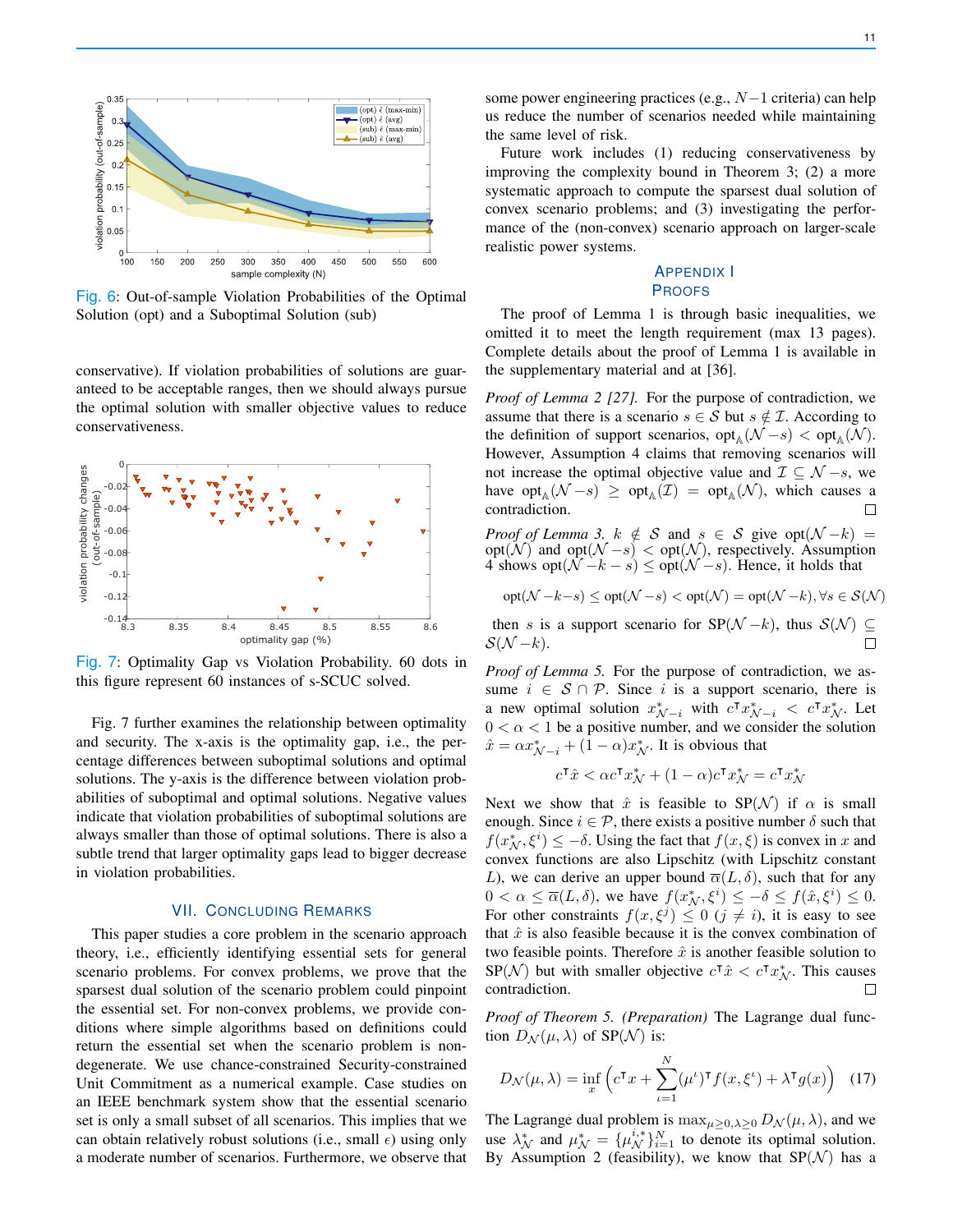strictly feasible solution, thus Slater's condition holds and  $D(\mu_{\mathcal{N}}^*, \lambda_{\mathcal{N}}^*) = c^{\mathsf{T}} x_{\mathcal{N}}^*$  by strong duality. We then consider the Lagrange dual problem of  $SP(N - j)$ . Instead of directly removing constraints  $f(x, \xi^j) \leq 0$ , we consider the following relaxed version

$$
f(x,\xi^j) \le M\mathbf{1}.\tag{18}
$$

When constant  $M$  is sufficiently large, it is as if constraints  $f(x,\xi^j) \leq 0$  are removed. The associated dual problem is

$$
D_{\mathcal{N}-j}(\mu,\lambda) = D_{\mathcal{N}}(\mu,\lambda) - M \mathbf{1}^{\mathsf{T}} \mu^{j}
$$
 (19)

The optimal dual solution of SP( $\mathcal{N}-j$ ) is denoted by  $\lambda_{\mathcal{N}-j}^*$ and  $\mu^*_{\mathcal{N}-j} = {\mu^{i,*}_{\mathcal{N}-j}}_{i=1}^N$ . Note that  $\|\mu^{j,*}_{\mathcal{N}-j}\| = 0$ , otherwise  $D_{\mathcal{N}-j}(\mu,\lambda)$  will be dominated by  $M\mathbf{1}^\intercal\mu^j$ , which is unbounded when  $M$  is arbitrarily large, which leads to contradiction.

*We first prove (1).* For the purpose of contradiction, we assume j is a support scenario but with  $||\mu_N^{j,*}|| = 0$ . Since  $j$  is a support scenario, from strong duality, we know that

$$
D_{\mathcal{N}}(\mu_{\mathcal{N}}^*,\lambda_{\mathcal{N}}^*)=c^\intercal x_{\mathcal{N}}^* > c^\intercal x_{\mathcal{N}-j}^* = D_{\mathcal{N}-j}(\mu_{\mathcal{N}-j}^*,\lambda_{\mathcal{N}-j}^*)
$$

If  $\|\mu_{\mathcal{N}}^{j,*}\| = 0$ , then  $(\lambda_{\mathcal{N}}^*, \mu_{\mathcal{N}}^*)$  is a feasible solution to  $\max_{\mu>0,\lambda>0} D_{\mathcal{N}-i}(\mu,\lambda)$ , therefore

$$
D_{\mathcal{N}-j}(\mu^*_{\mathcal{N}-j}, \lambda^*_{\mathcal{N}-j}) \ge D_{\mathcal{N}-j}(\mu^*_{\mathcal{N}}, \lambda^*_{\mathcal{N}})
$$
  
=  $D_{\mathcal{N}}(\mu^*_{\mathcal{N}}, \lambda^*_{\mathcal{N}}) - M \mathbf{1}^{\mathsf{T}} \mu^j_{\mathcal{N}} = D_{\mathcal{N}}(\mu^*_{\mathcal{N}}, \lambda^*_{\mathcal{N}})$   
>  $D_{\mathcal{N}-j}(\mu^*_{\mathcal{N}-j}, \lambda^*_{\mathcal{N}-j})$ 

which is a contradiction.

*Next we prove (2)* by constructing an optimal dual solution with  $\|\mu^{j,*}\| = 0$ . If  $\xi^j$  is *not* a support scenario, then

$$
D_{\mathcal{N}}(\mu_{\mathcal{N}}^*, \lambda_{\mathcal{N}}^*) = c^{\mathsf{T}} x_{\mathcal{N}}^* = c^{\mathsf{T}} x_{\mathcal{N}-j}^* = D_{\mathcal{N}-j}(\mu_{\mathcal{N}-j}^*, \lambda_{\mathcal{N}-j}^*)
$$
(20)

by Slater's condition and strong duality. We could assign  $\hat{\mu}_{\mathcal{N}}^{i,*} = \mu_{\mathcal{N}-j}^{i,*}$  for  $i \neq j$  and let  $\hat{\mu}_{\mathcal{N}}^{j,*} = 0$ . For the constructed solution  $\hat{\mu}_{\mathcal{N}}^*$ , we have

$$
D_{\mathcal{N}}(\hat{\mu}_{\mathcal{N}}^*, \lambda_{\mathcal{N}-j}^*) = D_{\mathcal{N}-j}(\mu_{\mathcal{N}-j}^*, \lambda_{\mathcal{N}-j}^*) = c^{\mathsf{T}} x_{\mathcal{N}}^*
$$

Clearly this is one optimal dual solution to  $SP(N)$ .

*Next we prove (3).* First, we solve the dual problem of  $SP(S)$ (with support scenarios only) and obtain optimal solution  $(\lambda_{\mathcal{S}}^*, \mu_{\mathcal{S}}^*)$ . Note that  $\|\mu_{\mathcal{S}}^{t,*}\| > 0$  for any  $\iota \in \mathcal{S}$  according to (1). Next, we assign  $\mu_{\mathcal{N}}^{\iota,*} = \mu_{\mathcal{S}}^{\iota,*}$  for  $\iota \in \mathcal{S}$ , and assign  $\mu_{\mathcal{N}}^{\iota,*} = 0$  for  $\iota \notin \mathcal{S}$ . Similar to the proof of (2), this constructed solution  $(\lambda_{\mathcal{S}}^*, \mu_{\mathcal{N}}^*)$  is an optimal dual solution to SP( $\mathcal{N}$ ). With this constructed  $\mu^*_{\mathcal{N}}$ , we know that  $\mathcal{M}(\mu^*_{\mathcal{N}}) \subseteq \mathcal{S}$ . Combining with the claim  $S \subseteq \mathcal{M}(\mu_{\mathcal{N}}^*)$  in (1), we have  $\mathcal{M}(\mu_{\mathcal{N}}^*) = S$ .  $\Box$ 

(4) is obvious from (3).

*Proof of Corollary 2.* We first prove (1), that is  $SP(N)$  has a unique essential set if it is non-degenerate (similar with the proof of Lemma 2.11 in [27])). From Lemma 2, an essential set can be written as  $\mathcal{E} = \mathcal{S} \cup \mathcal{Y}$  where  $\mathcal{Y} \subseteq (\mathcal{N} - \mathcal{S})$ . The support set S is invariant because of the non-degeneracy of  $SP(N)$  by assumption. Since  $\mathcal E$  is the invariant set of minimal cardinality, we can let  $\mathcal{Y} = \emptyset$  and S is the essential set. The support set  $S$  is unique by definition, this implies the uniqueness of the essential set  $\mathcal E$  for non-degenerate  $SP(N)$ .

We then prove (2). Lemma 2 shows that  $S \subseteq \mathcal{R}$ , we only need to show  $\mathcal{R} \subseteq \mathcal{S}$  when  $SP_{\mathbb{A}}(\mathcal{N})$  is non-degenerate. For the purpose of contradiction, we assume there exists  $s \in \mathcal{R}$  but s  $\notin$  S. By hypothesis (s  $\notin$  S), we have  $S \subseteq \mathcal{R} - s$  (Lemma 2). The monotonicity assumption 4 gives opt<sub>A</sub> $(S) \le$  opt<sub>A</sub> $(R - s)$ . Since R is irreducible, we have  $opt_{A}(\mathcal{R}-s) < opt_{A}(\mathcal{R})$ .  $SP_A(\mathcal{N})$  is non-degenerate and  $\mathcal R$  is invariant gives  $opt_A(\mathcal{R}) =$  $opt_A(\mathcal{N}) = opt_A(\mathcal{S})$ . Combining the results above, we have

$$
\operatorname{opt}_{\mathbb{A}}(\mathcal{S}) \leq \operatorname{opt}_{\mathbb{A}}(\mathcal{R} - s) < \operatorname{opt}_{\mathbb{A}}(\mathcal{R}) = \operatorname{opt}_{\mathbb{A}}(\mathcal{N}) = \operatorname{opt}_{\mathbb{A}}(\mathcal{S}),
$$

 $\Box$ 

which is clearly a contradiction. Therefore  $S = \mathcal{R}$ .

*Proof of Theorem 4.* (1)  $\Rightarrow$  (2) is proved in Corollary 2. And  $(2) \Rightarrow (3)$  is obvious, since the essential set  $\mathcal E$  is irreducible. If there is only one irreducible set, then it is the essential set.

Lastly, we prove (3)  $\Rightarrow$  (1). We prove SP(N) being degenerate implies the essential set is not unique (equivalent with the statement that  $SP(N)$  is non-degenerate if it has a unique essential set). Suppose  $SP(\mathcal{N})$  is degenerate, i.e. opt(S) < opt(N). Consider an essential set  $\mathcal{E} = \mathcal{S} \cup \mathcal{T}$ (Lemma 2), where  $\mathcal T$  is non-empty and  $k \in \mathcal T$ . Consider the scenario problem  $SP(\mathcal{N} - k)$ , and  $opt(\mathcal{N} - k) = opt(\mathcal{N})$ because  $k \notin S$ . We also know that S is contained in any essential set of SP( $N-k$ ) by Lemma 3, i.e.  $\mathcal{E}(N-k)$  =  $S \cup \hat{T}$ . And  $\hat{T}$  has to be non-empty <sup>8</sup>. Then  $opt(S \cup \hat{T}) =$ opt $(\mathcal{N} - k) = \text{opt}(\mathcal{N})$ , therefore  $\mathcal{S} \cup \hat{\mathcal{T}}$  must contain at least one essential set that is different from  $S \cup T$  (because  $k \in T$ and  $k \notin \mathcal{T}$ ). Therefore SP(N) has more than one essential set when it is degenerate.  $\Box$ 

*Proof of Lemma 6.* We first prove (1). The case that  $\hat{S} = \emptyset$ is trivial. For the case that  $S$  contains at least one scenario  $s \in \hat{\mathcal{S}}$ . Solving the 2nd stage problem with s removed gives a different optimal solution  $\hat{x}$  with  $c_x^{\mathsf{T}}\hat{x} < c_x^{\mathsf{T}}x^*$ . Clearly  $(\hat{x}, y^*)$ is a feasible solution to  $SP(N - s)$ , with

$$
c_y^\mathsf{T} y^* + c_x^\mathsf{T} \hat{x} < c_y^\mathsf{T} y^* + c_x^\mathsf{T} x^* \tag{21}
$$

therefore s is a support scenario for  $SP(\mathcal{N})$  and  $\hat{S} \subseteq \mathcal{S}$ .

We then prove (2). By Assumption 4, we know that  $\mathrm{opt}_{\mathbb{A}}(\hat{\mathcal{S}}) \leq \mathrm{opt}_{\mathbb{A}}(\mathcal{S}) \leq \mathrm{opt}_{\mathbb{A}}(\mathcal{N}) \ \mathrm{since} \ \hat{\mathcal{S}} \subseteq \mathcal{S} \subseteq \mathcal{N}$ . If  $\hat{S}$  is invariant, i.e. opt<sub>A</sub> $(\hat{S})$  = opt<sub>A</sub> $(\mathcal{N})$ , then opt<sub>A</sub> $(\mathcal{N})$   $\leq$  $\text{opt}_{\mathbb{A}}(\hat{S}) \leq \text{opt}_{\mathbb{A}}(\mathcal{S}) \leq \text{opt}_{\mathbb{A}}(\mathcal{N})$  gives  $\text{opt}_{\mathbb{A}}(\mathcal{S}) = \text{opt}_{\mathbb{A}}(\mathcal{N}),$ therefore  $SP(N)$  is non-degenerate.  $\Box$ 

# APPENDIX II **ALGORITHMS**

| <b>Algorithm 2</b> Find an Irreducible Set $\mathcal{I}$ of $SP_{\mathbb{A}}(\mathcal{N})$                  |  |  |  |  |  |  |
|-------------------------------------------------------------------------------------------------------------|--|--|--|--|--|--|
| 1: Compute opx <sub>4</sub> (N) by solving $SP_A(\mathcal{N})$ . Set $\mathcal{I} \leftarrow \mathcal{N}$ . |  |  |  |  |  |  |
| 2: for $i \in \mathcal{N}$ do                                                                               |  |  |  |  |  |  |
| 3: Compute $op_{A}(\mathcal{I} - i)$ by solving $SP(\mathcal{I} - i)$ .                                     |  |  |  |  |  |  |
| 4: if $\mathrm{opt}_{\mathbb{A}}(\mathcal{I} - i) = \mathrm{opt}_{\mathbb{A}}(\mathcal{N})$ then            |  |  |  |  |  |  |
| 5: $\mathcal{I} \leftarrow \mathcal{I} - i$ .                                                               |  |  |  |  |  |  |
| end if<br>6:                                                                                                |  |  |  |  |  |  |
| $7:$ end for                                                                                                |  |  |  |  |  |  |
|                                                                                                             |  |  |  |  |  |  |

8Otherwise opt(S) = opt( $\mathcal{E}(\mathcal{N} - k)$ ) = opt( $\mathcal{N} - k$ ) = opt( $\mathcal{N}$ ), which contradicts with the hypothesis that  $SP(\mathcal{N})$  is degenerate.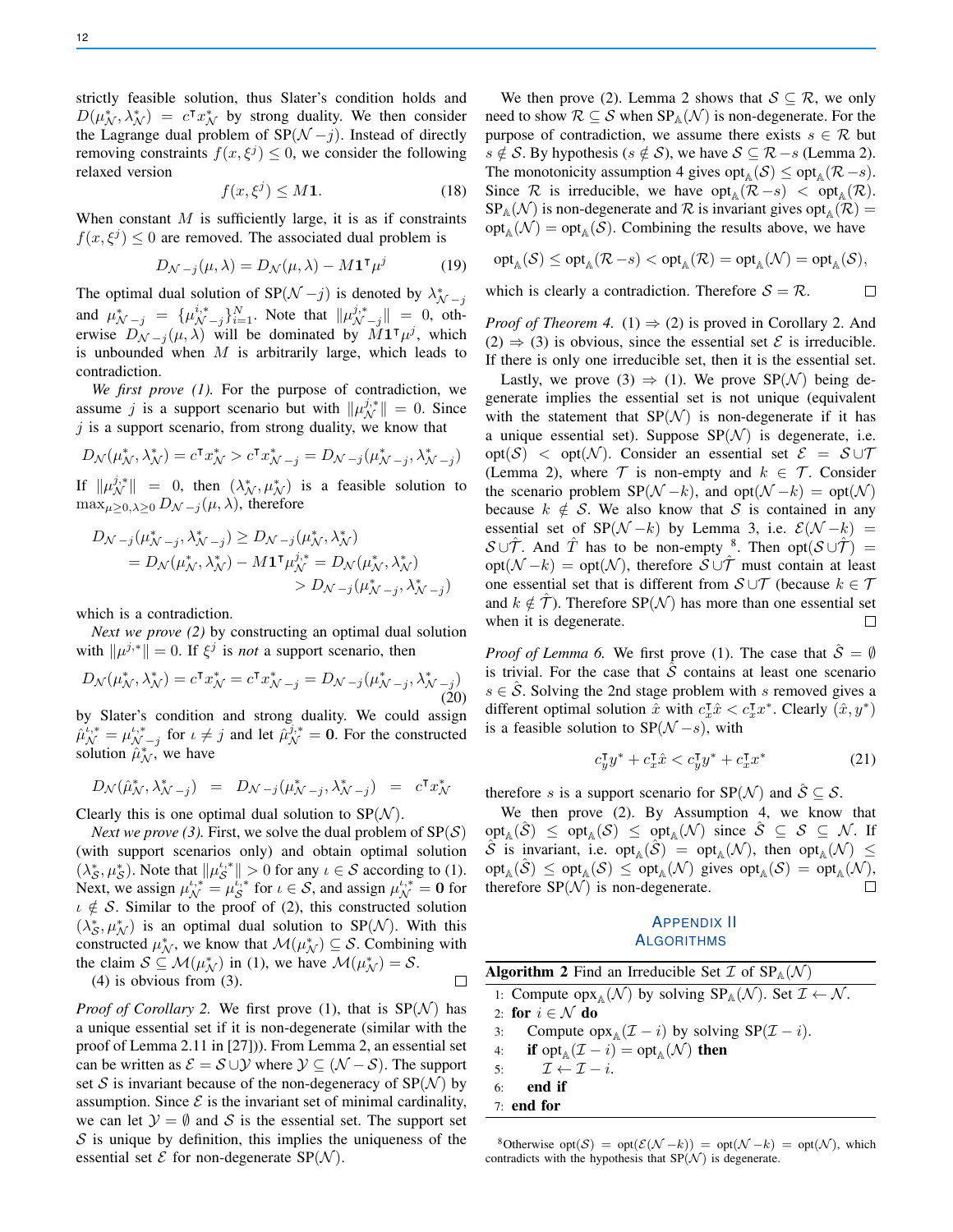Algorithm 3 Find the Support Set S of  $SP(N)$ 

1: Compute  $x^*_{\mathcal{N}}$  by solving SP( $\mathcal{N}$ ).

- 2: Set  $S \leftarrow \emptyset$ .
- 3: for  $i \in \mathcal{N}$  do
- 4: Solve the scenario problem  $SP_{\mathcal{N}-i}$  and compute  $x^*_{\mathcal{N}-i}$ .
- 5: if  $c^{\intercal} x^*_{\mathcal{N}-i} < c^{\intercal} x^*_{\mathcal{N}}$  then
- 6:  $S \leftarrow S + i$ .
- 7: end if
- 8: end for

#### Algorithm 4 For the two-stage scenario problem (12)

- 1: Solve  $SP_A(\mathcal{N})$  and compute the solution  $(x^*, y^*)$ .
- 2: Fix  $y = y^*$ , find support scenarios S of the second-stage problem (13), e.g. using Algorithm 1.
- 3: if  $\text{opt}_{\mathbb{A}}(\mathcal{S}) = \text{opt}_{\mathbb{A}}(\mathcal{N})$  then
- 4:  $SP_A(\mathcal{N})$  is non-degenerate and S is the essential set. 5: else
- 6:  $SP_A(\mathcal{N})$  is degenerate, the best we can find is an irreducible set, e.g. using Algorithm 2.
- 7: end if

# APPENDIX III ILLUSTRATIVE EXAMPLES

## *A. Illustrative Example in Figure 1*

We consider the scenario problem in  $(22)$ .

 $\min x_2$  $x_1,x_2$  $x_2$  (22a) s.t.  $x_2 \ge x_1$ ,  $x_2 \ge -x_1$  (scenario 1) (22b)

$$
x_2 \ge 2x_1 - 1
$$
,  $x_2 \ge 3 - 2x_1$  (scenario 2) (22c)

$$
x_1 \ge 0, \ x_2 \ge 0 \tag{22d}
$$

The constraint  $f(x, \xi) \leq 0$  takes the following form with two scenarios:  $\xi^1 = 1$  and  $\xi^2 = 2$ .

$$
f_1(x,\xi) = \xi x_1 - x_2 - (\xi - 1) \le 0
$$
  

$$
f_2(x,\xi) = -\xi x_1 - x_2 + 3(\xi - 1) \le 0
$$

The dual of (22) is

max  $\mu_{11}, \mu_{12}, \mu_{21}, \mu_{22}$  $-\mu_{21} + 3\mu_{22}$  (23a)

s.t. 
$$
\mu_{11} - \mu_{12} - 2\mu_{21} + 2\mu_{22} \le 0
$$
 (23b)

$$
\mu_{11} + \mu_{12} + \mu_{21} + \mu_{22} \le 1 \tag{23c}
$$

$$
\mu_{11} \geq 0, \ \mu_{12} \geq 0, \ \mu_{21} \geq 0, \ \mu_{22} \geq 0.
$$
 (23d)

The optimal dual solution is  $\mu_{11} = 0, \mu_{12} \ge 0, \mu_{21} = 0.5$  –  $0.75\mu_{12}$  and  $\mu_{22} = 0.5 - 0.25\mu_{12}$ . Note  $\mu_{12}$  can take any positive value so the dual solution is not unique.

#### *B. Settings of the 3-bus System in Section IV-E*

All settings of the 3-bus system can found in Table I.

#### **REFERENCES**

- [1] J. R. Birge and F. Louveaux, *Introduction to stochastic programming*. Springer Science & Business Media, 2011.
- [2] D. Bertsimas, D. B. Brown, and C. Caramanis, "Theory and applications of robust optimization," *SIAM review*, vol. 53, no. 3, pp. 464–501, 2011.
- [3] X. Geng and L. Xie, "Data-driven decision making in power systems with probabilistic guarantees: Theory and applications of chanceconstrained optimization," *Annual Reviews in Control*, 2019.
- [4] G. C. Calafiore, M. C. Campi *et al.*, "The scenario approach to robust control design," *IEEE Transactions on Automatic Control*, 2006.
- [5] R. Henrion, P. Li, A. Möller, M. C. Steinbach, M. Wendt, and G. Wozny, "Stochastic optimization for operating chemical processes under uncertainty," in *Online optimization of large scale systems*. Springer, 2001.
- [6] M. S. Modarresi, L. Xie, M. Campi, S. Garatti, A. Caré, A. Thatte, and P. Kumar, "Scenario-based Economic Dispatch with Tunable Risk Levels in High-renewable Power Systems," *IEEE Trans. Power Syst*, 2018.
- [7] A. Charnes, W. W. Cooper, and G. H. Symonds, "Cost horizons and certainty equivalents: an approach to stochastic programming of heating oil," *Management Science*, 1958.
- [8] S. Kataoka, "A stochastic programming model," *Econometrica: Journal of the Econometric Society*, pp. 181–196, 1963.
- [9] A. Prékopa, "Stochastic programming," 1995.
- [10] S. Sen, "Relaxations for probabilistically constrained programs with discrete random variables," in *System Modelling and Optimization*. Springer, 1992, pp. 598–607.
- [11] A. Ruszczyński, "Probabilistic programming with discrete distributions and precedence constrained knapsack polyhedra," *Mathematical Programming*, vol. 93, no. 2, pp. 195–215, 2002.
- [12] S. Ahmed and A. Shapiro, "Solving chance-constrained stochastic programs via sampling and integer programming," *Tutorials in Operations Research*, vol. 10, pp. 261–269, 2008.
- [13] J. Luedtke, S. Ahmed, and G. L. Nemhauser, "An integer programming approach for linear programs with probabilistic constraints," *Mathematical programming*, vol. 122, no. 2, pp. 247–272, 2010.
- [14] J. Luedtke and S. Ahmed, "A sample approximation approach for optimization with probabilistic constraints," *SIAM Journal on Optimization*, vol. 19, no. 2, pp. 674–699, 2008.
- [15] M. W. Tanner and L. Ntaimo, "IIS branch-and-cut for joint chanceconstrained stochastic programs and application to optimal vaccine allocation," *European Journal of Operational Research*, 2010.
- [16] S. Ahmed and W. Xie, "Relaxations and approximations of chance constraints under finite distributions," *Mathematical Programming*, vol. 170, no. 1, pp. 43–65, 2018.
- [17] S. Ahmed, J. Luedtke, Y. Song, and W. Xie, "Nonanticipative duality, relaxations, and formulations for chance-constrained stochastic programs," *Mathematical Programming*, vol. 162, no. 1-2, pp. 51–81, 2017, publisher: Springer.
- [18] A. Nemirovski and A. Shapiro, "Convex approximations of chance constrained programs," *SIAM Journal on Optimization*, 2006.
- [19] A. Ben-Tal, L. El Ghaoui, and A. Nemirovski, *Robust optimization*. Princeton University Press, 2009.
- [20] W. Chen, M. Sim, J. Sun, and C.-P. Teo, "From CVaR to uncertainty set: Implications in joint chance-constrained optimization," *Operations research*, vol. 58, no. 2, pp. 470–485, 2010.
- [21] A. Nemirovski, "On safe tractable approximations of chance constraints," *European Journal of Operational Research*, 2012.
- [22] D. Bertsimas, V. Gupta, and N. Kallus, "Data-driven robust optimization," *Mathematical Programming*, 2018.
- [23] D. Bertsimas, D. den Hertog, and J. Pauphilet, "Probabilistic guarantees in Robust Optimization," 2019.
- [24] G. Calafiore and M. C. Campi, "Uncertain convex programs: randomized solutions and confidence levels," *Mathematical Programming*, 2005.
- [25] M. C. Campi and S. Garatti, "The exact feasibility of randomized solutions of uncertain convex programs," *SIAM Journal on Optimization*, 2008.
- [26] M. C. Campi, S. Garatti, and M. Prandini, "The scenario approach for systems and control design," *Annual Reviews in Control*, 2009.
- [27] G. C. Calafiore, "Random convex programs," *SIAM Journal on Optimization*, 2010.
- [28] M. Campi and S. Garatti, "Wait-and-judge scenario optimization," *Mathematical Programming*, pp. 1–35, 2016.
- [29] M. C. Campi, S. Garatti, and F. A. Ramponi, "A general scenario theory for non-convex optimization and decision making," *IEEE Transactions on Automatic Control*, 2018.
- [30] D. Bienstock, M. Chertkov, and S. Harnett, "Chance-constrained optimal power flow: Risk-aware network control under uncertainty," *SIAM Review*, vol. 56, no. 3, pp. 461–495, 2014.
- [31] S. Ahmed, "Convex relaxations of chance constrained optimization problems," *Optimization Letters*, vol. 8, no. 1, pp. 1–12, 2014.
- [32] X. Geng and L. Xie, "Chance-constrained Unit Commitment via the Scenario Approach," in *Proceedings of the 51st North American Power Symposium*, 2019.
- [33] U. A. Ozturk, M. Mazumdar, and B. A. Norman, "A solution to the stochastic unit commitment problem using chance constrained programming," *IEEE Trans. Power Syst*, 2004.